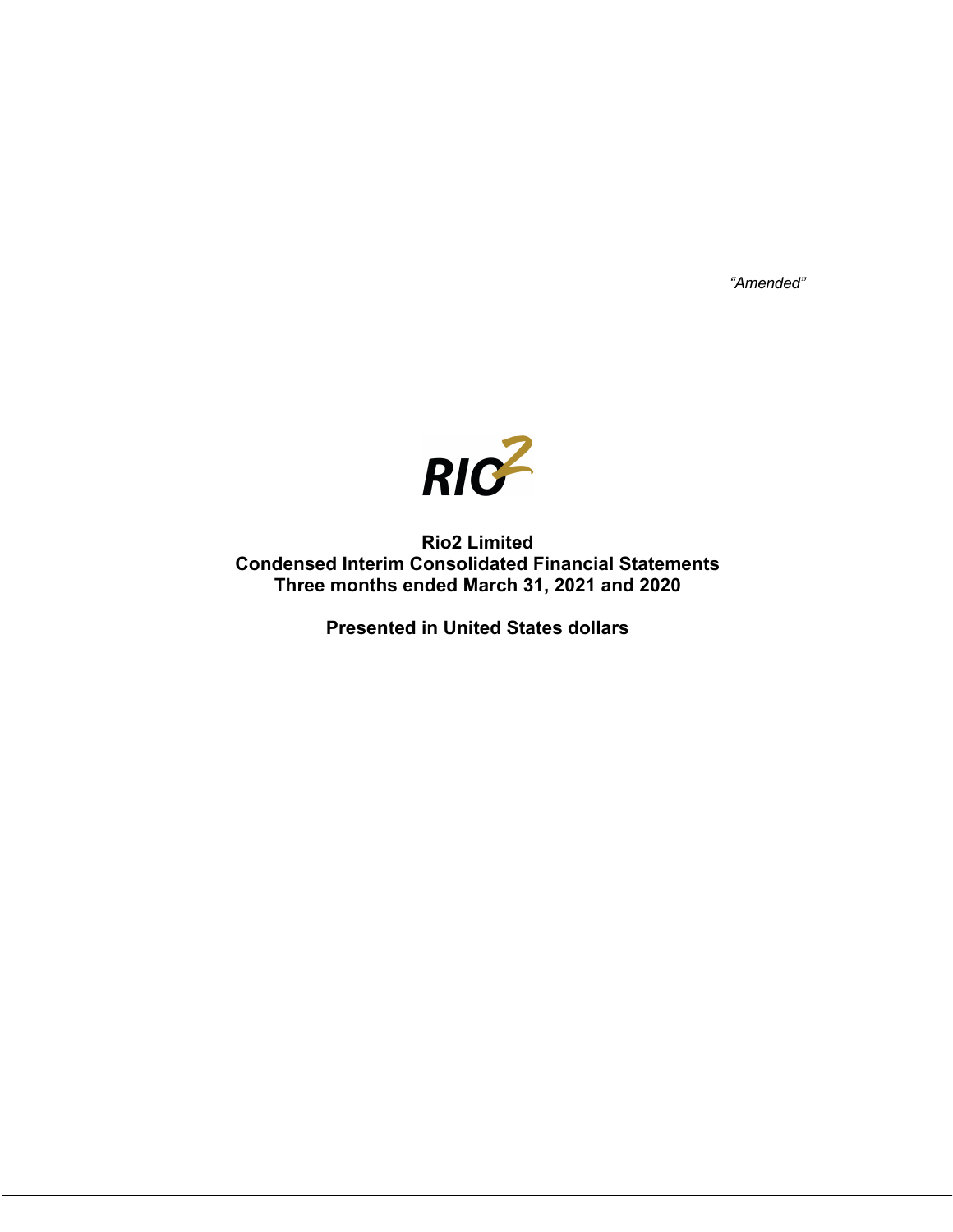# **NOTICE TO READER**

Rio2 Limited ("Rio2" or the "Company") is re-filing its condensed interim consolidated financial statements for the three months ended March 31, 2021 and 2020 as the following corrections have been made:

- An amendment to the value of Exploration and evaluation assets at March 31, 2021, December 31, 2020 and January 1, 2020. This change originated from a difference in exchange rates upon conversion of the condensed interim consolidated financial statements from Canadian dollar reporting currency to US dollar reporting currency.
- An amendment to Note 9, Exploration and Evalution assets, to correct the effect of exchange rates upon conversion of the condensed interim consolidated financial statements from Canadian dollar reporting currency to US dollar reporting currency.
- An amendment to the Accumulated other comprehensive income balances as at March 31, 2021, December 31, 2020 and January 1, 2020 to correct the impact of the Exploration and evaluation assets conversion from Canadian dollar reporting currency to US dollar reporting currency.
- An amendement to Exchange loss on translation of foreign operations for the three months ended March 31, 2021 and 2020 to correct the impact of the Exploration and evaluation assets conversion from Canadian dollar reporting currency to US dollar reporting currency.
- A change to Note 13, Segmented Information, to reflect the amendment to Exploration and evaluation assets as of March 31, 2021 and December 31, 2020.
- A change to Note 14, Effect of the Change in Presentation Currency, to reflected the amendment to Exploration and evaluation assets as of December 31, 2020 and January 1, 2020, as well as the exchange loss on translation of foreign operations for the three months ended March 31, 2020.
- The inclusion of Note 15, Subsequent Events, to disclose the exercise of warrants that occurred after the original condensed interim consolidated financial statements for the three months ended March 31, 2021 and 2020 were filed.

Other than the changes noted above, the re-filed condensed interim consolidated financial statements for the three months ended March 31, 2021 and 2020 do not contain any changes or amendments.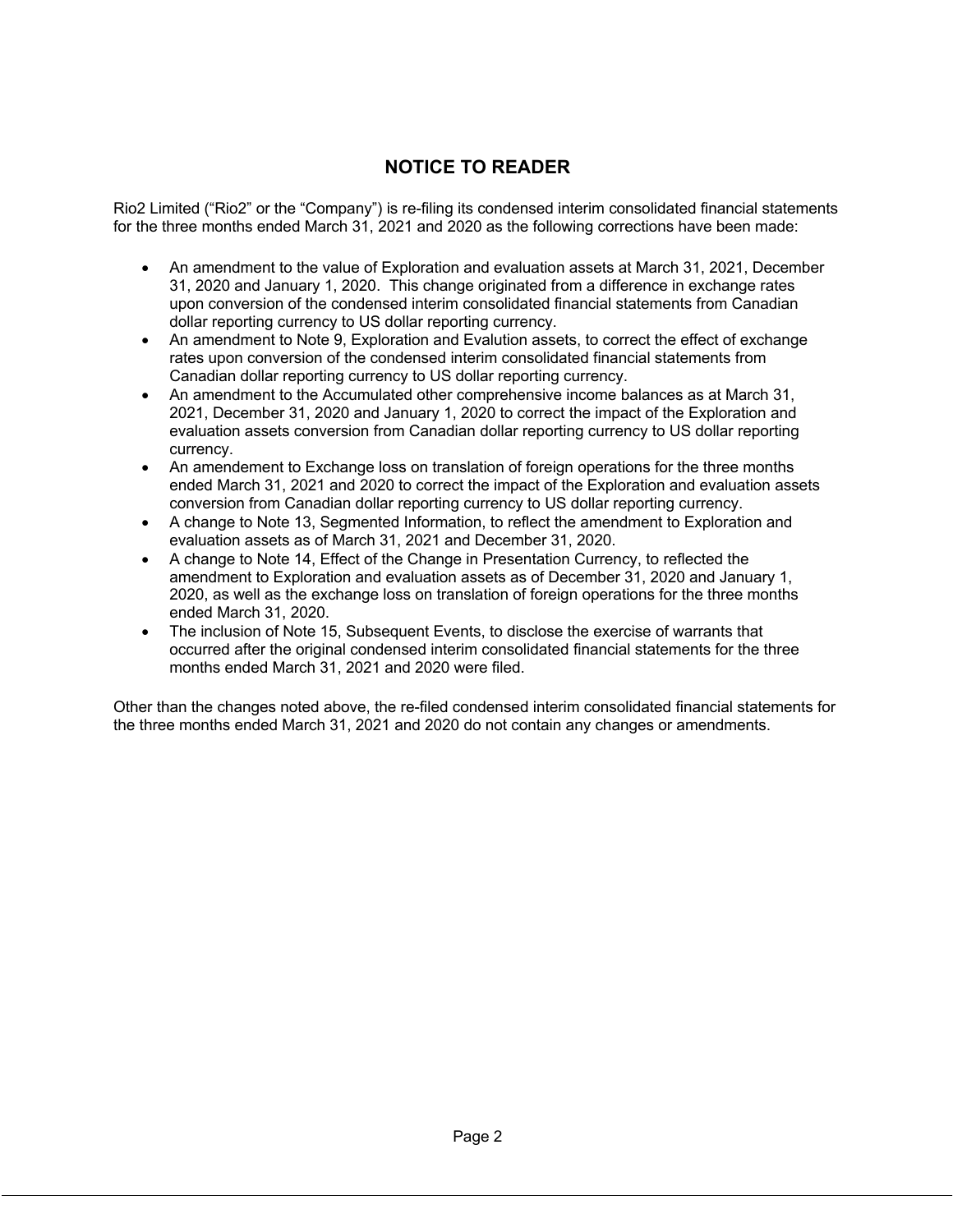# **RIO2 LIMITED Condensed Interim Consolidated Statements of Financial Position As at March 31, 2021, December 31, 2020 and January 1, 2020 (Unaudited - Expressed in United States dollars)**

|                                                                | March 31,<br>2021           |                          | December 31,<br>2020<br>(restated, | January 1,<br>2020<br>(restated,        |
|----------------------------------------------------------------|-----------------------------|--------------------------|------------------------------------|-----------------------------------------|
|                                                                |                             |                          | notes 3 and 14)                    | notes 3 and 14)                         |
| <b>ASSETS</b><br><b>Current Assets</b>                         |                             |                          |                                    |                                         |
| Cash<br>Short term investments (Note 7)<br>Interest receivable | \$<br>3,535,270<br>46,000   | \$                       | 2,602,977<br>831,415               | 4,166,027<br>\$<br>10,825,961<br>71,836 |
| Input taxes recoverable (Note 8)<br>Right of use asset         | 17,880<br>220,498           |                          | 6,452<br>218,002                   | 5,444                                   |
| Prepaid expenses                                               | 318,957                     |                          | 190,049                            | 90,692                                  |
| Total current assets                                           | \$<br>4,138,605             | \$                       | 3,848,895                          | \$15,159,690                            |
| Input taxes recoverable (Note 8)<br>Right of use asset         | 9,276,171<br>235,289        |                          | 9,186,013<br>281,111               | 8,065,896                               |
| Property and equipment                                         | 300,599                     |                          | 344,129                            | 182,281                                 |
| Exploration and evaluation assets (Note<br>9)                  | 59,591,546                  |                          | 58,504,367                         | 48,996,951                              |
| <b>Total assets</b>                                            | \$<br>73,542,210            |                          | \$72,164,515                       | \$72,404,818                            |
| <b>LIABILITIES</b><br><b>Current Liabilities</b>               |                             |                          |                                    |                                         |
| Lease liability                                                | \$<br>212.140               | \$                       | 209,739                            | \$                                      |
| Accounts payable and accrued<br>liabilities                    | 863,660                     |                          | 2,179,508                          | 2,979,834                               |
| <b>Total current liabilities</b>                               | \$<br>1,075,800             | $\overline{\mathcal{S}}$ | 2,389,247                          | \$<br>2,979,834                         |
| Lease liability                                                | 230,756                     |                          | 270,993                            |                                         |
| Asset retirement obligation (Note 10)                          | 3,656,891                   |                          | 3,722,041                          |                                         |
| <b>Total liabilities</b>                                       | \$<br>4,963,447             | \$                       | 6,382,281                          | \$<br>2,979,834                         |
| <b>SHAREHOLDERS' EQUITY</b>                                    |                             |                          |                                    |                                         |
| Capital stock (Note 11)                                        | \$100,331,005               |                          | \$95,768,037                       | \$91,279,671                            |
| Reserves (Note 11)                                             | 7,860,728                   |                          | 7,376,920                          | 6,383,274                               |
| Deficit<br>Accumulated other comprehensive                     | (41, 429, 621)<br>1,816,651 |                          | (38, 260, 017)<br>897,294          | (29, 321, 559)<br>1,083,598             |
| income                                                         |                             |                          |                                    |                                         |
| Total equity                                                   | 68,578,763                  |                          | 65,782,234                         | 69,424,984                              |
| Total liabilities and equity                                   | \$<br>73,542,210            |                          | \$72,164,515                       | \$72,404,818                            |

Nature of operations and going concern uncertainty *(Note 1)*

See accompanying notes to the condensed interim consolidated financial statements

**Alexander Black, CEO, President and Director**

*"Alexander Black" "Klaus Zeitler"* **Klaus Zeitler, Chairman and Director**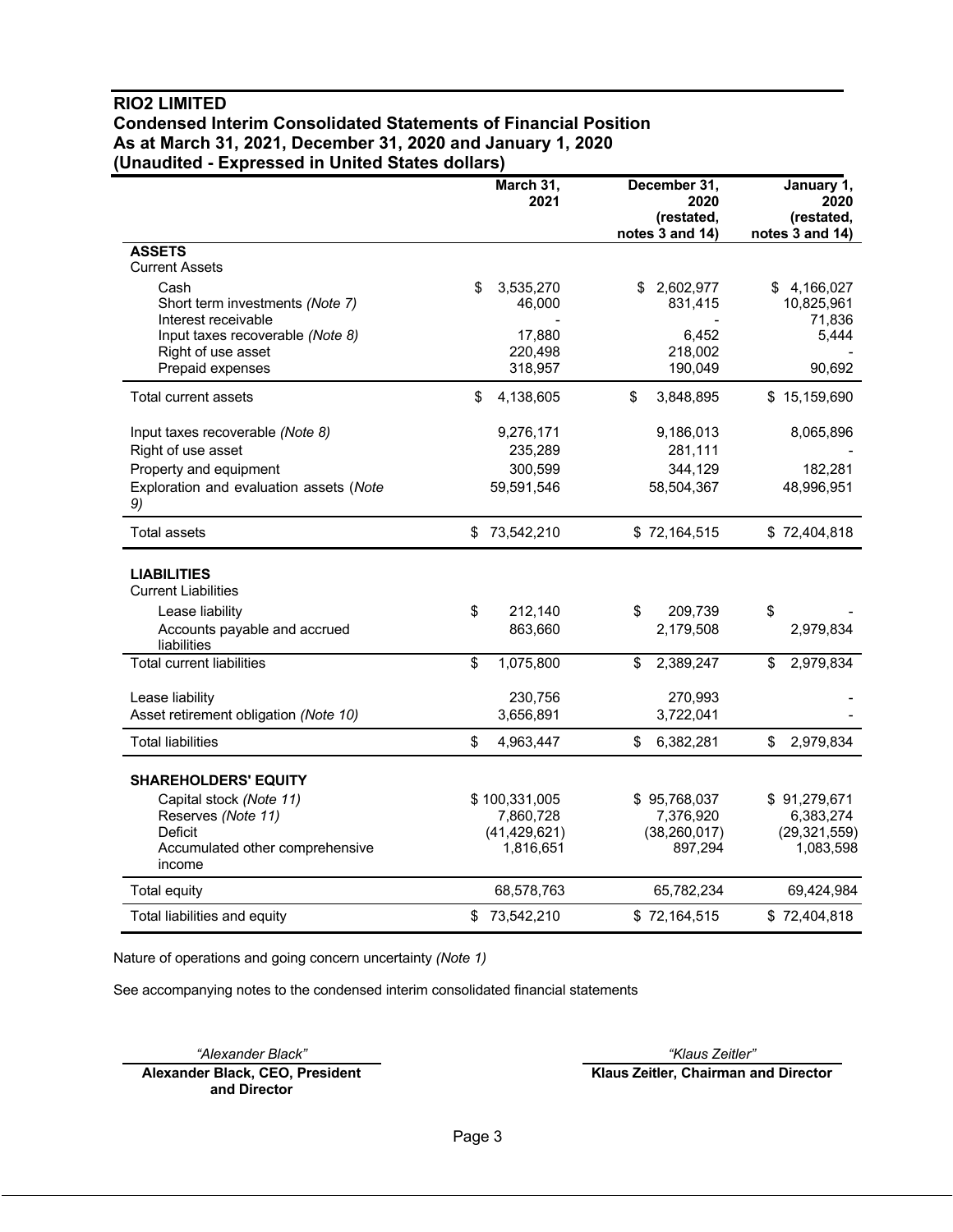|                                                                | Three months ended<br>March 31, 2021 | Three months ended<br>March 31, 2020 |
|----------------------------------------------------------------|--------------------------------------|--------------------------------------|
| <b>Expenses</b>                                                |                                      |                                      |
| Employment costs (Note 12)                                     | 1,117,768<br>\$                      | \$762,509                            |
| Share based compensation (Note 11)                             | 483,808                              | 449,341                              |
| <b>Professional fees</b>                                       | 181,411                              | 73,538                               |
| Office and miscellaneous                                       | 99,855                               | 127,499                              |
| Filing and transfer agent fees                                 | 59,832                               | 41,867                               |
| Investor relations                                             | 33,664                               | 85,600                               |
| <b>Exploration costs</b>                                       | 42,491                               | 8,421                                |
| Directors fees                                                 | 41,865                               | 41,788                               |
| Amortization                                                   | 11,550                               | 35,756                               |
| Travel expense                                                 | 7,191                                | 33,201                               |
| Loss before the following                                      | \$2,079,435                          | \$1,659,520                          |
| Other (income) expense<br>Foreign exchange loss (gain)         | 1,050,148                            | (79, 602)                            |
| Accretion expense                                              | 40,798                               |                                      |
| Interest income                                                | (777)                                | (42, 663)                            |
| Net loss for the period                                        | \$3,169,604                          | \$<br>1,537,255                      |
| <b>Other comprehensive loss</b>                                |                                      |                                      |
| Exchange loss (gain) on translation of foreign<br>operations   | (919, 357)                           | 2,459,589                            |
| Total comprehensive loss for the period                        | \$2,250,247                          | \$3,996,844                          |
| <b>Basic and Diluted Loss per Common Share</b>                 | \$<br>0.02                           | \$<br>0.01                           |
| <b>Weighted Average Number of Common Shares</b><br>Outstanding | 195,813,151                          | 181,431,278                          |

# **RIO2 LIMITED Condensed Interim Consolidated Statements of Loss and Comprehensive Loss For the three months ended March 31, 2021 and 2020 (Unaudited - Expressed in United States dollars)**

See accompanying notes to the condensed interim consolidated financial statements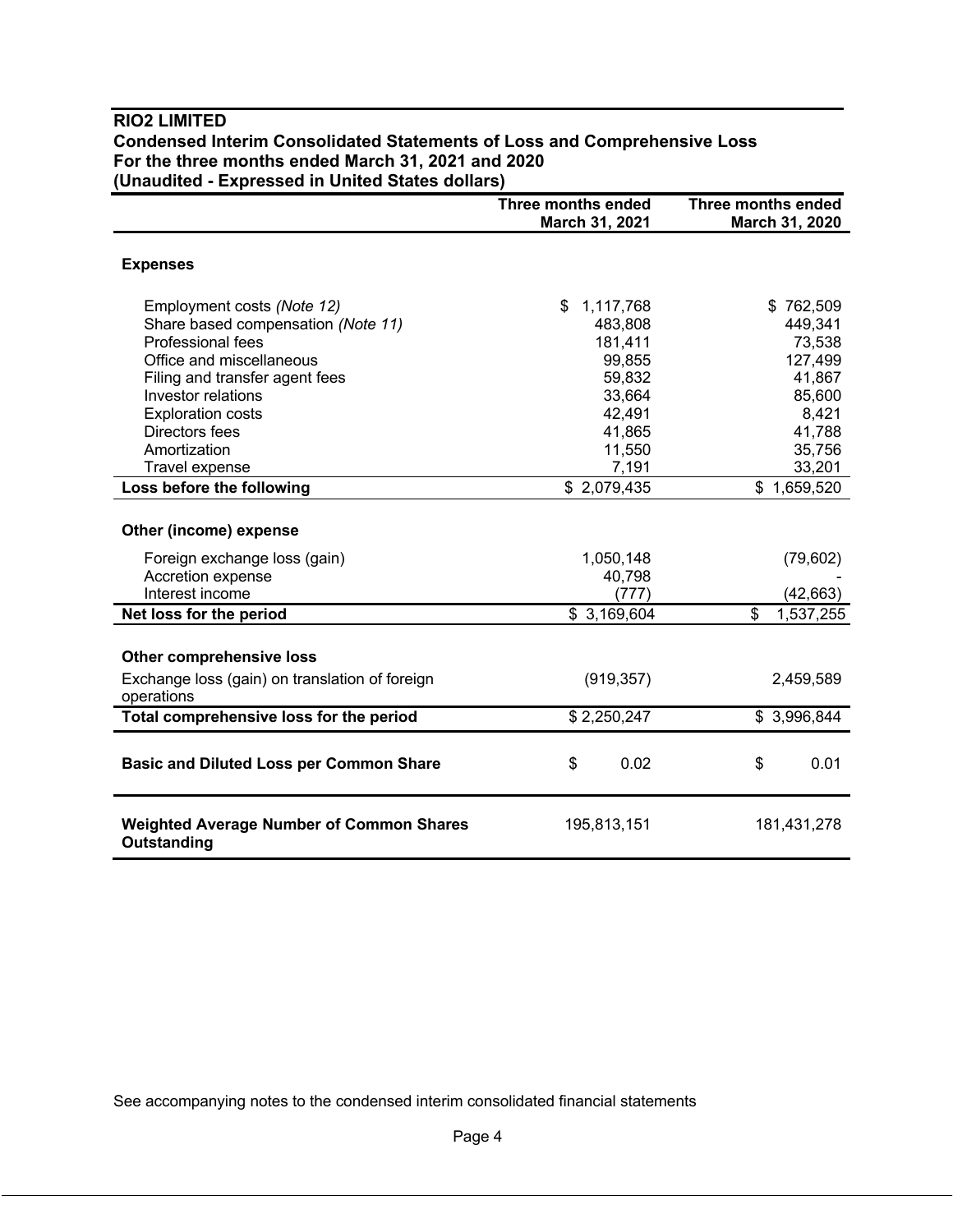# **RIO2 LIMITED Condensed Interim Consolidated Statements of Changes in Shareholders' Equity**

# **For the three months ended March 31, 2021 and 2020 (Unaudited - Expressed in United States dollars)**

|                                                        | <b>Capital Stock</b> |                          |                 |                                                 |                      |                                               |
|--------------------------------------------------------|----------------------|--------------------------|-----------------|-------------------------------------------------|----------------------|-----------------------------------------------|
|                                                        | Number of<br>shares  | Amount                   | <b>Reserves</b> | Accumulated<br>Other<br>Comprehensive<br>Income | Deficit              | Total<br>shareholders'<br>equity (deficiency) |
| Balance, as at December 31, 2019<br>(restated, note 3) | 181,431,278          | \$91,279,671             | 6,383,274<br>\$ | 1,083,598<br>\$                                 | (29, 321, 559)<br>\$ | 69,424,984<br>\$                              |
| Share based compensation - stock<br>options            |                      |                          | 425,763         |                                                 |                      | 425,763                                       |
| Share based compensation - RSUs                        |                      |                          | 23,578          |                                                 |                      | 23,578                                        |
| Net loss for the period                                |                      |                          |                 |                                                 | (1,537,255)          | (1,537,255)                                   |
| Other comprehensive loss                               |                      |                          |                 | (2,459,589)                                     |                      | (2,459,589)                                   |
| Balance, as at March 31, 2020                          | 181,431,278          | \$91,279,671             | \$6,832,615     | (1,357,991)<br>\$                               | (30, 858, 814)<br>\$ | \$ 65,877,481                                 |
|                                                        |                      |                          |                 |                                                 |                      |                                               |
| Balance, as at December 31, 2020<br>(restated, note 3) | 190,706,348          | \$95,768,037             | \$7,376,920     | \$<br>897,294                                   | $$$ (38,260,017)     | 65,782,235                                    |
| Warrant exercises                                      | 8,887,256            | 4,562,968                |                 |                                                 |                      | 4,562,968<br>\$                               |
| Share based compensation - stock<br>options            |                      |                          | 396,670         |                                                 |                      | 396,670                                       |
| Share based compensation - RSUs                        |                      |                          | 87,138          |                                                 |                      | 87,138                                        |
| Net loss for the period                                |                      | $\overline{\phantom{a}}$ |                 |                                                 | (3, 169, 604)        | (3, 169, 604)                                 |
| Other comprehensive gain                               |                      |                          |                 | 919,357                                         |                      | 919,357                                       |
| Balance, as at March 31, 2021                          | 199,593,604          | \$100,331,005            | 7,860,728<br>\$ | 1,816,651<br>\$                                 | $$$ (41,429,621)     | \$68,578,764                                  |

See accompanying notes to the condensed interim consolidated financial statements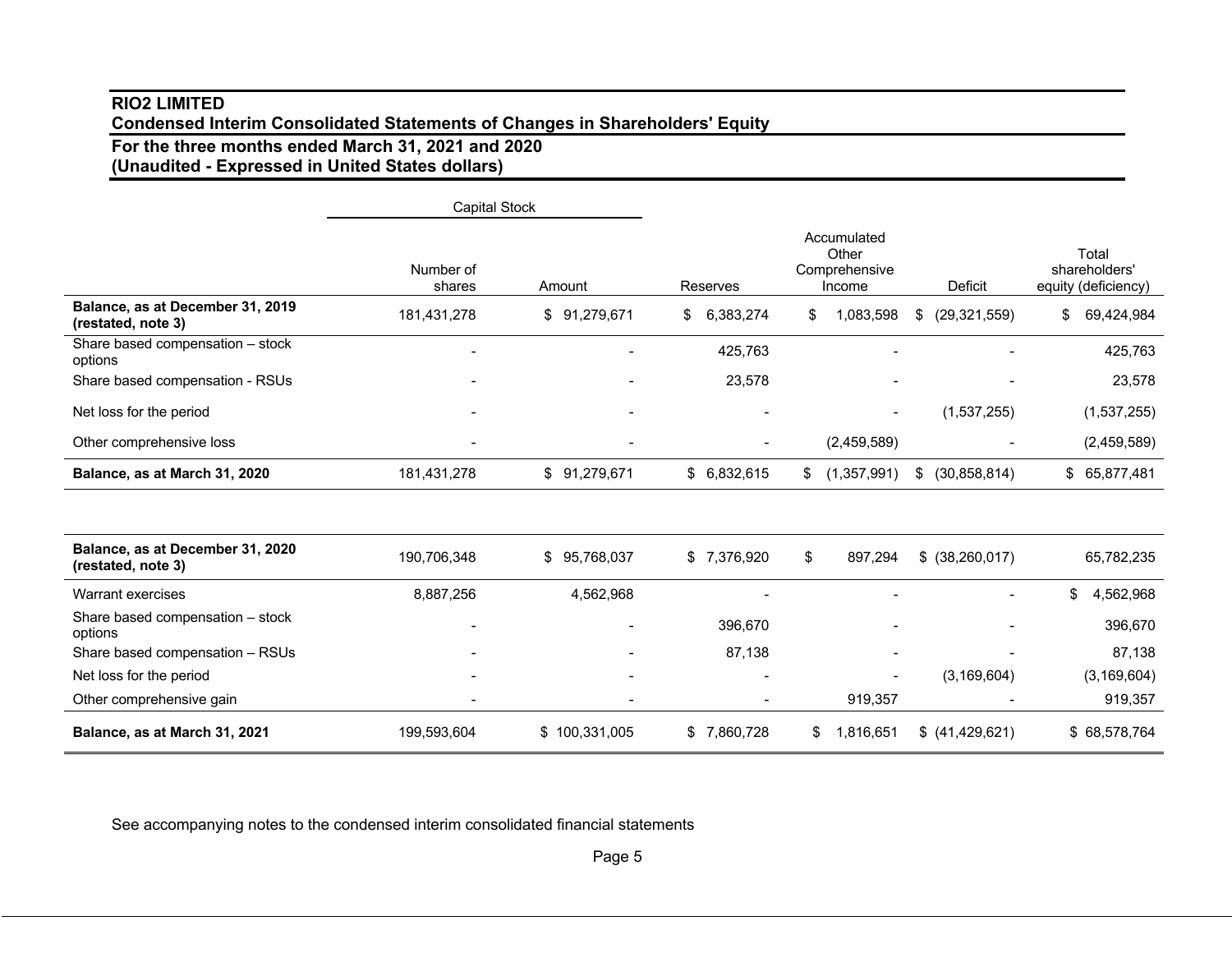# **RIO 2 LIMITED Condensed Interim Consolidated Statements of Cash Flows For the three months ended March 31, 2021 and 2020 (Expressed in United States dollars)**

|                                                   | Three months ended Three months ended<br>March 31, 2021 | March 31, 2020    |
|---------------------------------------------------|---------------------------------------------------------|-------------------|
| <b>Operating activities</b>                       |                                                         |                   |
| Net loss for the period                           | \$<br>(3, 169, 604)                                     | (1,537,255)<br>\$ |
| Items not involving cash                          |                                                         |                   |
| Stock based compensation                          | 483,808                                                 | 449,341           |
| Amortization                                      | 11,550                                                  | 35,756            |
| Accretion expense                                 | 40,798                                                  |                   |
| Change in non-cash components of working capital  |                                                         |                   |
| Input taxes recoverable                           | (11, 428)                                               | 1,436,438         |
| Interest receivable                               |                                                         | (21, 439)         |
| Prepaid expenses                                  | (128,908)                                               | (30,065)          |
| Accounts payable and accrued liabilities          | (1,315,850)                                             | (2, 174, 257)     |
| Cash used in operating activities                 | \$<br>(4,089,634)                                       | (1,841,481)       |
|                                                   |                                                         |                   |
| <b>Financing activities</b>                       |                                                         |                   |
| Proceeds received from exercise of share purchase | 4,562,968                                               |                   |
| warrants                                          |                                                         |                   |
| Cash provided by financing activities             | $\overline{\mathbf{e}}$<br>4,562,968                    |                   |
| <b>Investing activities</b>                       |                                                         |                   |
| Exploration and evaluation assets                 | (1,086,575)                                             | (280, 255)        |
| Short term investments                            | 785,415                                                 | 2,324,934         |
| Property and equipment                            |                                                         | (2,779)           |
| Input taxes recoverable                           | (90, 158)                                               |                   |
| Cash used in investing activities                 | \$<br>(391, 318)                                        | 2,041,900         |
| Effect of foreign exchange                        | 850,277                                                 | (2,440,945)       |
| Increase (decrease) in cash and cash equivalents  | 932,293                                                 | (2,240,526)       |
| Cash - beginning of the period                    | 2,602,977                                               | 4,166,027         |
| Cash - end of the period                          | \$<br>3,535,270                                         | 1,925,501<br>\$   |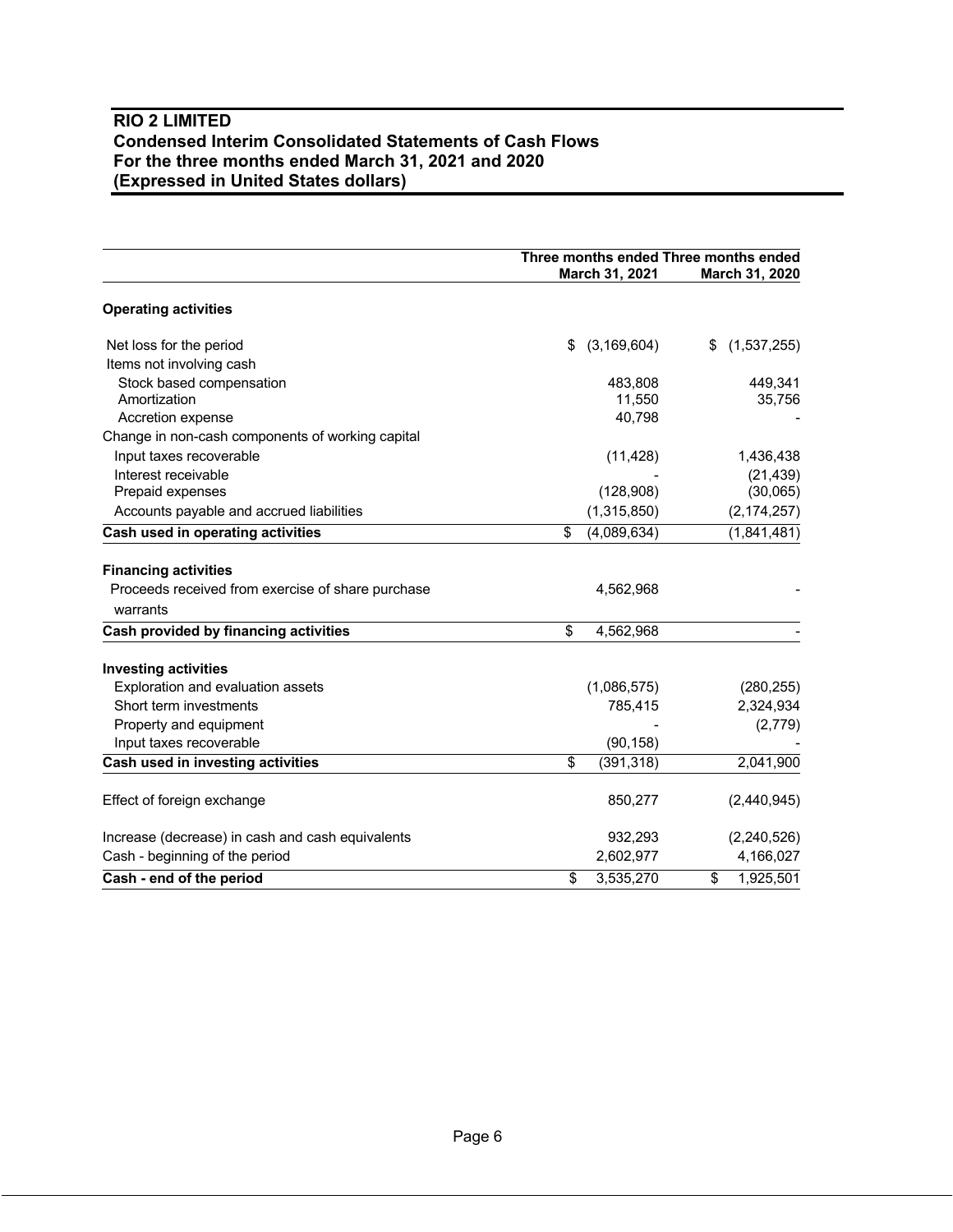### **1. Nature of Operations and Going Concern**

Rio2 Limited is the parent company of a consolidated group. Rio2 is incorporated under the laws of the province of Ontario and its principle business activity is the exploration and development of its flagship Fenix Gold Project in Chile, as well as pursuing additional strategic acquisitions where it can deploy its operational excellence and responsible mining practices to build a multi-asset, multi-jurisdiction, precious metals company.

On July 24, 2018, Rio2 announced that Rio2 Limited and Atacama Pacific Gold Corporation ("Atacama Pacific") completed a transaction by way of a court approved plan of arrangement through which the companies amalgamated as a single entity (the "Arrangement"). The combined company that resulted from the Arrangement continues to operate under the name Rio2 Limited.

The Company trades on the TSX Venture Exchange ("TSXV") under the symbol "RIO", the Bolsa de Valores de Lima ("BVL") under the symbol "RIO" and on the OTCQX® Best Market under the ticker "RIOFF**".**

The Company's registered office is located at Suite 6000, 1 First Canadian Place, 100 King St. West, Toronto, ON, M5X 1E2 and its head office is at The Marine Building, 1000-355 Burrard Street, Vancouver, BC, V6C 2G8.

The business of exploring for minerals involves a high degree of risk and there can be no assurance that any of the Company's current or future exploration programs will result in profitable mining operations. The Company has no source of revenue. These condensed interim consolidated financial statements were prepared on a "going concern" basis, which assumes that the Company will be able to realize its assets and discharge its liabilities in the normal course of business. As of March 31, 2021, the Company had a working capital surplus of \$3,062,805 (December 31, 2020 – \$1,459,649). The Company does not currently hold any revenue-generating properties and thereby continues to incur losses.

The Company incurred a net loss for the three months ended March 31, 2021 of \$3,169,604 (three months ended March 31, 2020 – \$1,537,255) and negative cash flows from operations of \$4,089,634 for the three months ended March 31, 2021 (March 31, 2020 – negative cash flows from operations of \$1,841,481). As at March 31, 2021, the Company had an accumulated deficit of \$41,429,621 (December 31, 2020 – \$38,260,017). The Company's ability to continue as a going concern is dependent upon its ability in the future to achieve profitable operations and in the meantime, to obtain the necessary financing to repay its liabilities when they become due. External financing will be sought to finance the operations of the Company and enable the Company to continue its efforts towards the exploration and development of its mineral properties. This condition, along with other matters set forth above, indicates the existence of a material uncertainty that may cast significant doubt about the Company's ability to continue as a going concern. These condensed interim consolidated financial statements do not include adjustments to the amounts and classification of assets and liabilities that might be necessary should the Company be unable to continue as a going concern.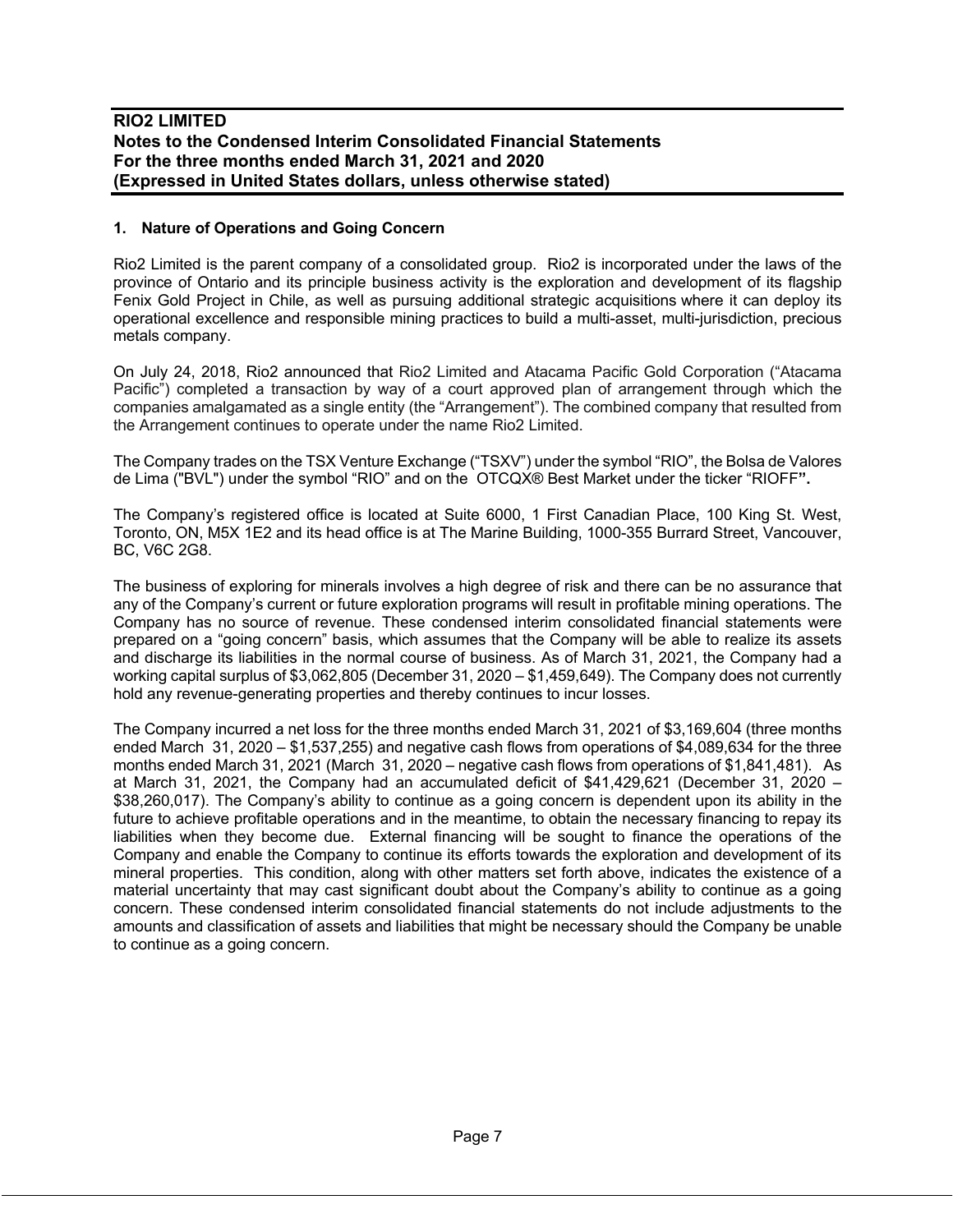### **2. Basis of Presentation**

#### Statement of Compliance

These condensed interim consolidated financial statements, including comparatives, have been prepared in accordance with International Financial Reporting Standards ("IFRS") as issued by the International Accounting Standards Board ("IASB") and Interpretations of the IFRS Interpretations Committee ("IFRIC"). These financial statements comply with International Accounting Standard ("IAS") 34 "Interim Financial Reporting". Certain disclosures included in the annual financial statements prepared in accordance with International Financial Reporting Standards ("IFRSs") as issued by the IASB have been condensed or omitted. Accordingly, these unaudited condensed interim consolidated financial statements should be read in conjunction with the Company's audited consolidated financial statements for the year ended December 31, 2020 and the accompanying notes included in those financial statements. For a full description of accounting policies, refer to the audited annual consolidated financial statements of the Company for the year ended December 31, 2020.

These condensed interim consolidated financial statements were approved and authorized for issuance by the Board of Directors of the Company on July 12, 2021.

#### Basis of Presentation

These financial statements have been prepared on the historical cost basis except for certain financial instruments, which are measured at fair value. In addition, the financial statements have been prepared using the accrual basis of accounting, except for certain cash flow information.

These condensed interim consolidated financial statements are presented in United States dollars.

The accounting policies applied in preparation of these unaudited condensed interim consolidated financial statments are consistent with those applied and disclosed in the Company's audited consolidated financial statements for the year ended December 31, 2020.

#### Principles of Consolidation

These condensed interim consolidated financial statements include the accounts of the Company and its wholly-owned subsidiaries as follows:

| Name                      | Location | Ownership by the Company |                   |
|---------------------------|----------|--------------------------|-------------------|
|                           |          | March 31, 2021           | December 31, 2020 |
| Fenix Gold Limitada       | Chile    | 100%                     | $100\%$           |
| Rio2 S.A.C.               | Peru     | 100%                     | 100%              |
| Rio2 Exploraciones S.A.C. | Peru     | 100%                     | 100%              |
| Lince S.A.                | Chile    | 100%                     | 100%              |

All material inter-company transactions and balances have been eliminated upon consolidation.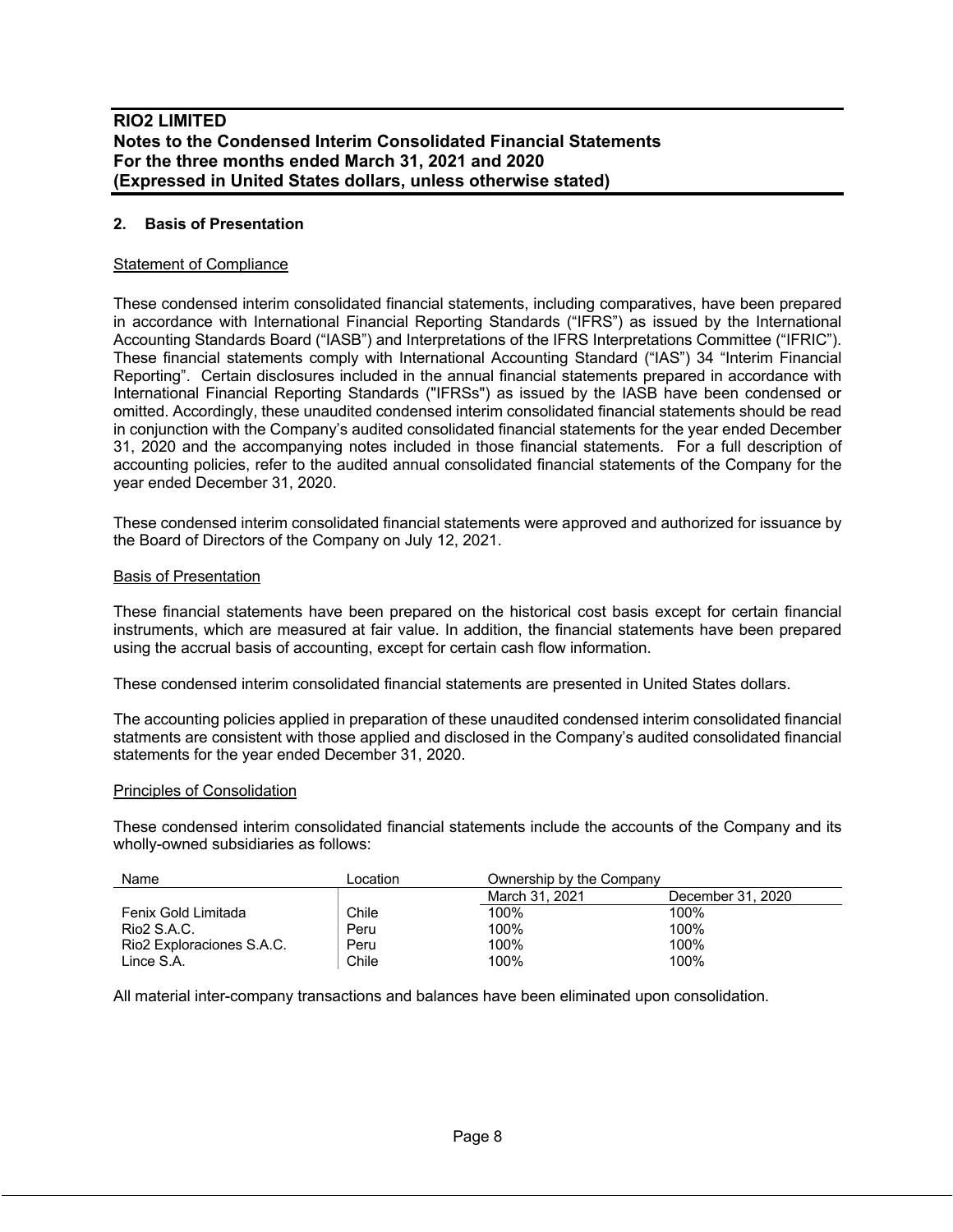### **2. Basis of Presentation (continued)**

### Use of Estimates

The preparation of financial statements in conformity with IFRS requires management to make estimates and assumptions which affect the reported amount of the Company's assets, liabilities, expenses, and related disclosures. Assumptions and estimates are based on historical experience, expectations, current trends, and other factors that management believes to be relevant at the time at which the Company's financial statements are prepared.

Management reviews, on a regular basis, the Company's accounting policies, assumptions, estimates, and judgements in order to ensure that the financial statements are presented fairly and in accordance with IFRS.

Critical accounting estimates are those that have a significant risk of causing material adjustment and are often applied to matters or outcomes that are inherently uncertain and subject to change. As such, management cautions that future events often vary from forecasts and expectations and that estimates routinely require adjustments. The most significant judgements applying to the Company's financial statements include share-based payment transactions and mineral resource estimate. Key judgements include the timing commencement of commercial production which in turn impacts the realization of input tax inputs.

#### Use of Judgements

The preparation of financial statements in accordance with IFRS requires management to make judgments, apart from those involving estimates, in applying accounting policies. The most significant judgments applying to the Company's financial statements include acquisition accounting versus business combination, as well as exploration and evaluation assets.

### **3. Change of Presentation Currency**

As a result of the continued advancement of the Fenix Gold Project, the Company decided to change its presentation currency from Canadian dollars to United States dollars effective January 1, 2021. The change in the financial statement presentation currency is considered an accounting policy change and has been accounted for retrospectively. The balance sheets for each period presented have been translated from the related subsidiary's functional currency to the new US dollar presentation currency at the rate of exchange prevailing at the respective balance sheet date except for equity items, which have been translated at accumulated historical rates from the related subsidiary's date of incorporation. The statements of income and comprehensive income were translated at the average exchange rates for the reporting period, or at the exchange rate prevailing at the date of transactions.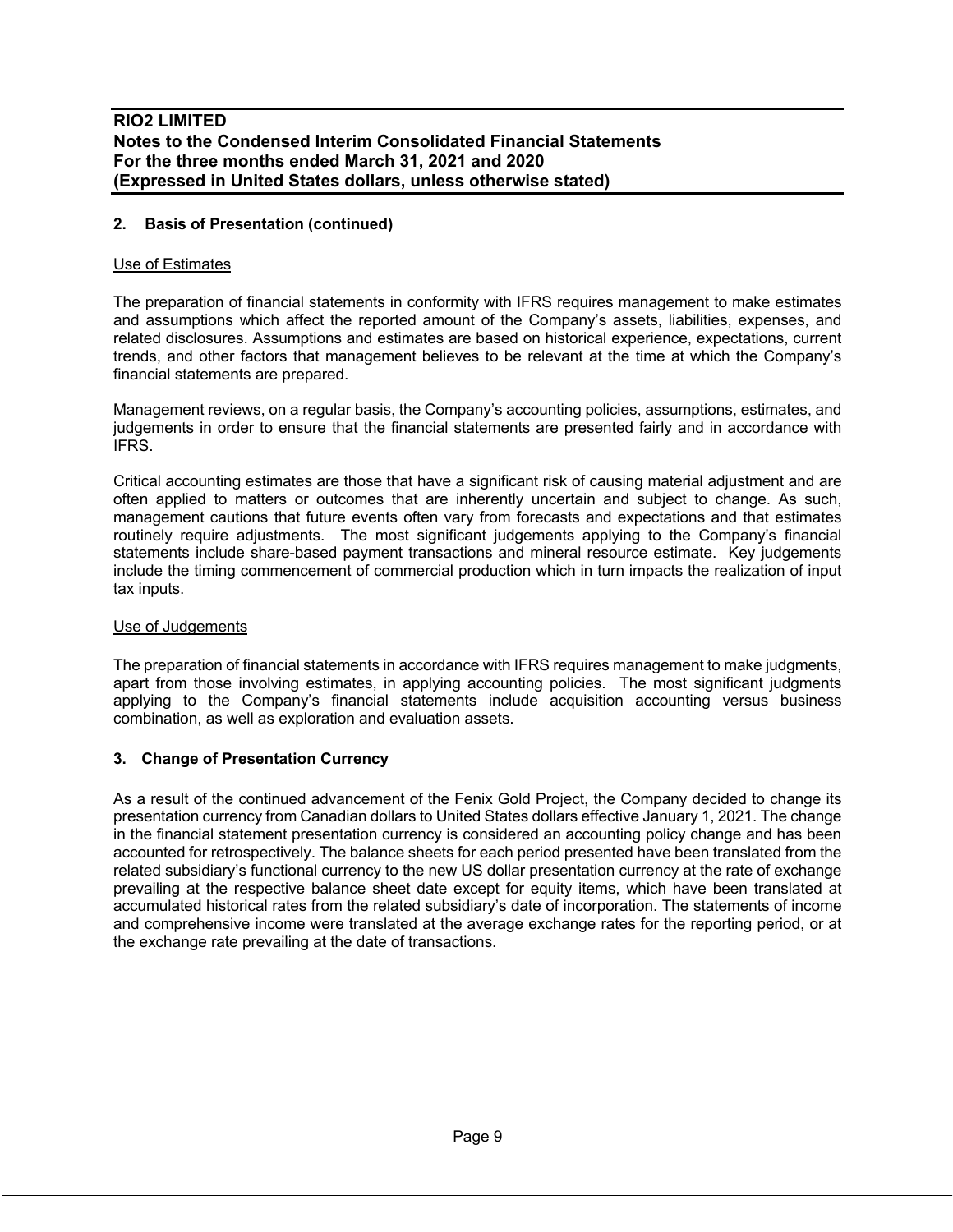## **3. Change in Presentation Currency (continued)**

During the year ended December 31, 2020, the translation of the Company's subsidiaries that had a United States dollar into the Company's presentation currency of the Canadian dollar gave rise to a translation adjustment which was recorded in Foreign Currency Translation Reserve, a separate component of shareholders' equity. With the retrospective application of the change in presentation currency from the Canadian dollar to the US dollar, the Foreign Currency Translation Reserve related to the translation of US dollar functional currency subsidiaries was eliminated. However, with the retrospective application of the change in presentation currency to the US dollar, the Company's corporate office, which has a Canadian dollar functional currency, resulted in an Accumulated Other Compreshensive Income ("AOCI") balance.

# (a) Adjustment to previously reported financial information due to change in presentation currency

For comparative purposes, the consolidated balance sheets as at December 31, 2020 and January 1, 2020 include adjustments to reflect the change in the presentation currency to the US dollar, which is a change in accounting policy. The exchange rates used to translate the amounts previously reported into US dollars at December 31, 2020 were 1.2732 CAD/USD, and at January 1, 2020 were 1.2988 CAD/USD. Refer to note 14(a) for the effects of the translation.

For comparative purposes, the consolidated statement of loss and comprehensive loss for the three months ended March 31, 2019 includes adjustments to reflect the change in the presentation currency to the US dollar, which is a change in accounting policy. The exchange rates used to translate the amounts previously reported into US dollars for the three months ended March 31, 2020 were 1.3449 CAD/USD, which were the average exchange rates for the period. Refer to note 14(b) for the effects of the translation.

### (b) Functional currency

The functional currencies of the Company and its subsidiaries, all of which are wholly owned, remained unchanged and were as follows for periods presented.

| Name                      | <b>Functional Currency</b>   |
|---------------------------|------------------------------|
| Rio <sub>2</sub> Limited  | Canadian dollar              |
| Fenix Gold Limitada       | <b>United States Dollars</b> |
| Rio2 S.A.C.               | <b>United States Dollars</b> |
| Rio2 Exploraciones S.A.C. | <b>United States Dollars</b> |
| Lince S.A.                | <b>United States Dollars</b> |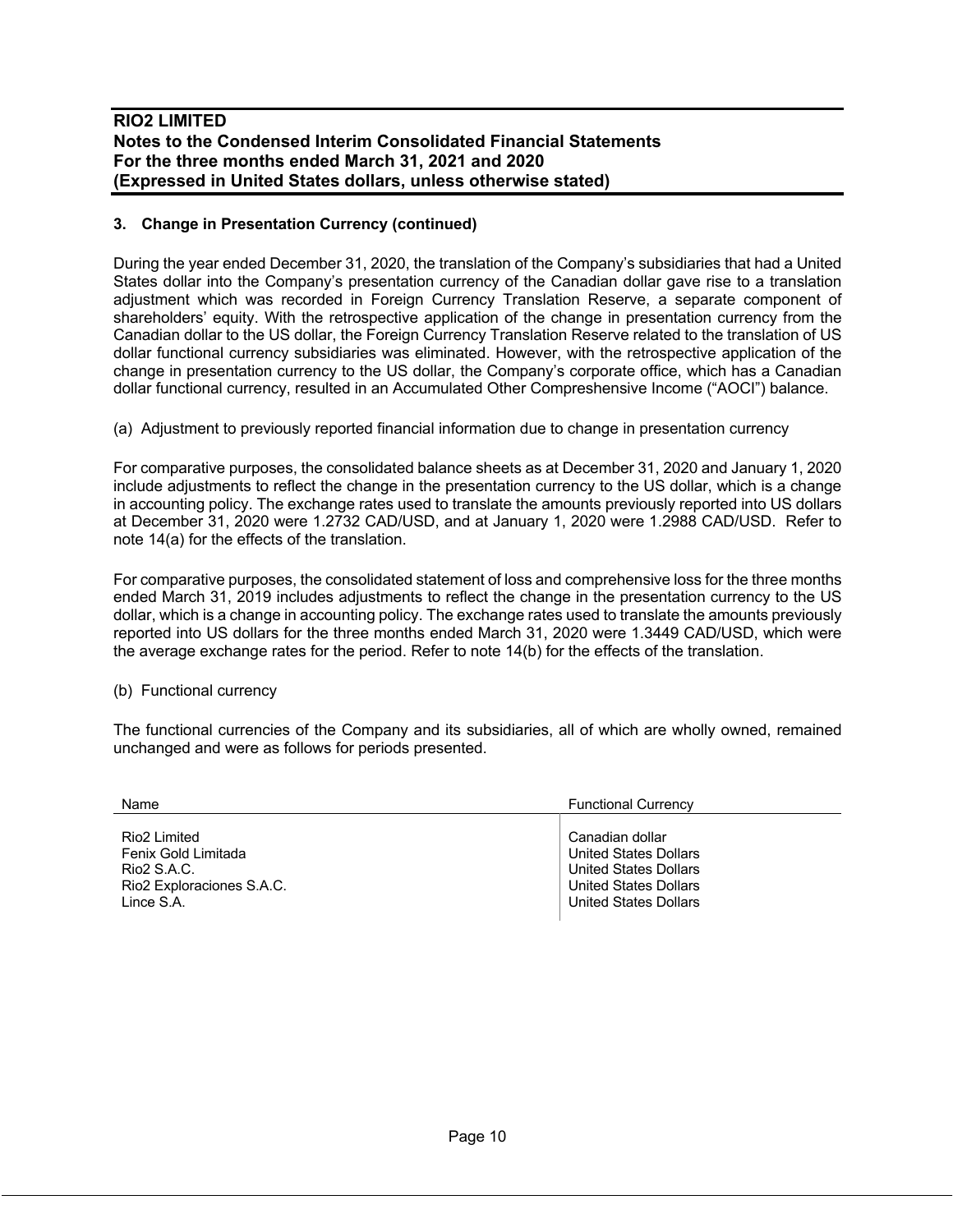#### **4. Financial Instruments and Risk Management**

The Company's financial instruments consist of cash, short term investments, interest receivable and accounts payable. The carrying values of the Company's financial instruments approximate their fair value due to the short term to maturity.

The Company examines the various financial instrument risks to which it is exposed and assesses the impact and likelihood of those risks and, when appropriate, takes steps to mitigate such risks. These risks may include credit risk, liquidity risk, and market risk.

### *Credit Risk*

Credit risk is the risk that a party to the Company's financial assets will fail to discharge its obligation causing the Company financial loss. The Company's exposure to credit risk is in its cash. Cash is held in major financial institutions. Accordingly, the Company believes it has no significant credit risk.

### *Liquidity Risk*

Liquidity risk is the risk that the Company will encounter difficulties in meeting its financial obligations associated with its financial liabilities as they fall due. The Company's objective is to ensure that there are sufficient committed financial resources to meet its short-term business requirements for a minimum of twelve months. As of March 31, 2021, the Company has cash totalling \$3,535,270 (December 31, 2020 - \$2,602,977), short term investments of \$46,000 (December 31, 2020 - \$831,415) and current liabilities of \$1,075,800 (December 31, 2020 - \$2,389,246). The current liabilities are accounts payable of \$863,660 due on demand (December 31, 2020 - accounts payable of \$2,179,508 due on demand), as well as the current portion of a lease liability of \$212,140 (December 31, 2020 - \$209,738).

The Company has no formal credit facilities at this time and given the Company's current stage of development, it is not expected that such credit facilities would be available to the Company.

#### *Market Risk*

Market risk is the risk that the fair value of future cash flows of a financial instrument will fluctuate because of changes in market prices. Market risk is comprised of three types of risk: foreign currency risk, interest rate risk, and commodity price risk.

#### *Foreign Currency Risk*

Foreign exchange risk is the risk arising from changes in foreign currency fluctuations. The Company operates in more than one country. As a result, a portion of the Company's expenditures, amounts receivable, accounts payable and accruals are denominated in U.S. Dollars, Chilean Pesos and Peruvian Soles and are therefore subject to fluctuation in exchange rates. The Company does not use any derivative instruments to reduce its exposure to fluctuations in foreign currency rates.

#### *Interest Rate Risk*

The Company is not exposed to interest rate risk due to the short-term nature of its cash held in a bank account.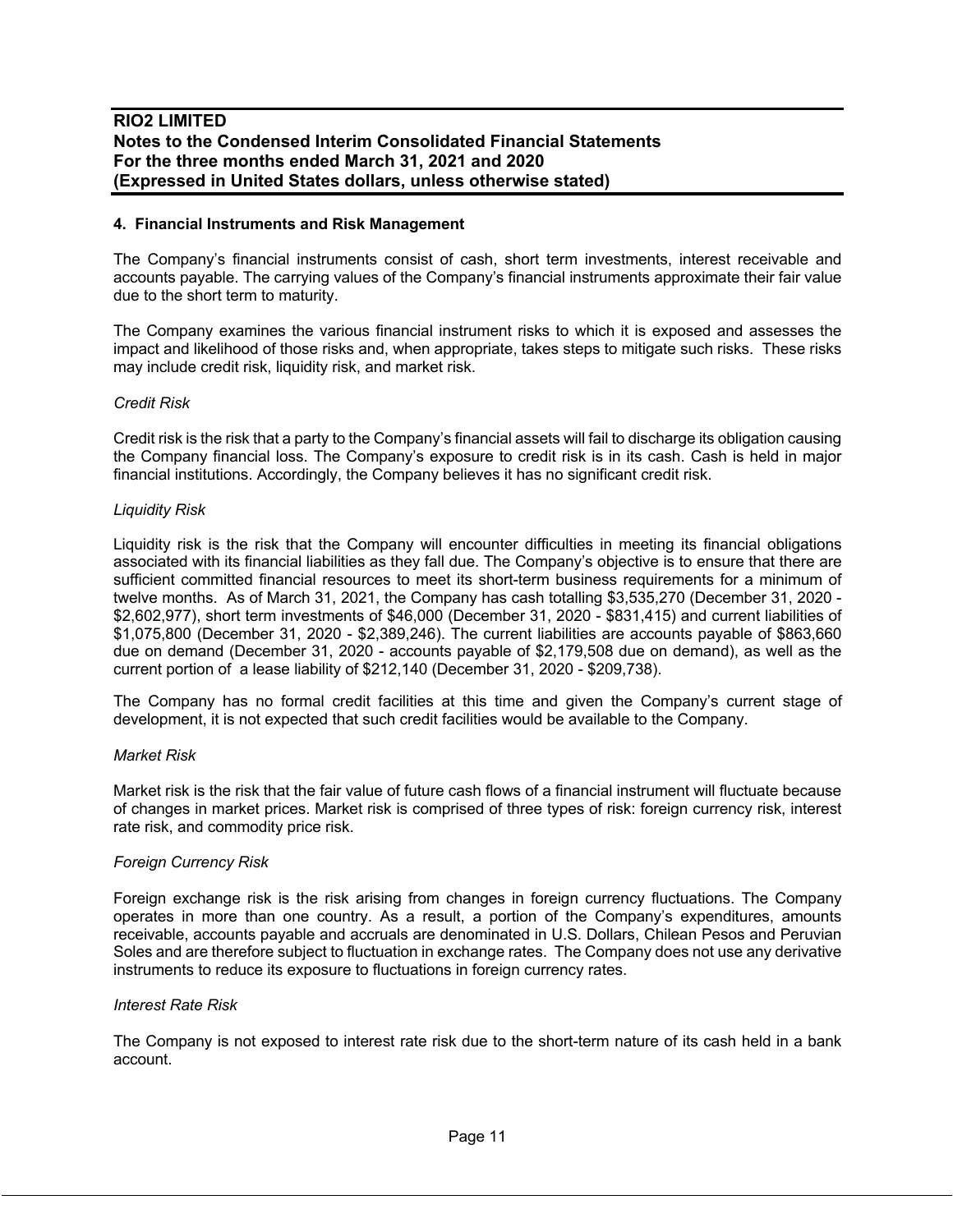### **4. Financial Instruments and Risk Management (continued)**

### *Commodity Price Risk*

The value of the Company's interests in mineral properties is related to the price of gold and the outlook for this mineral. Mineral prices have historically fluctuated widely and are impacted by numerous factors outside of the Company's control, including, but not limited to: industrial and retail demand, forward sales by producers and speculators, level of worldwide production, short-term changes in supply and demand because of speculators, hedging activities, and certain other factors. The Company is not actively managing its commodity risk.

### *Other Risks*

In December 2019, a novel strain of coronavirus was reported in Wuhan, China. On March 11, 2020, the World Health Organization declared the outbreak to constitute a pandemic. The spread of COVID-19 has severely impacted economies around the globe. In many countries, including Canada, Chile and Peru, businesses have been forced to cease or limit operations for long or indefinite periods of time. Measures taken to contain the spread of the virus, including travel bans, quarantines, maintaining minimum distances between people, and closures of non-essential services have triggered significant disruptions to businesses worldwide, resulting in significant unemployment and an economic slowdown. Global stock markets have also experienced great volatility and a significant weakening of certain sectors. Governments and central banks have responded with monetary and fiscal interventions designed to stabilize economic conditions. To date, the Company's operations have not been materially negatively affected by these events, apart from increasing costs, in particular around health and safety and housing field-staff. The duration and impact of the COVID-19 pandemic, as well as the effectiveness of government and central bank responses, remains unclear at this time. It is not possible to reliably estimate the duration of the impact, the severity of the consequences, nor the impact, if any, on the financial position and results of the Company for future periods.

### **5. Capital Risk Management**

The Company's objectives when managing capital are to safeguard the Company's ability to continue as a going concern in order to pursue the development of its mineral property interests and to maintain flexible capital structure for its projects for the benefit of its stakeholders. There have been no changes in the Company's objectives for managing capital or in what it considers capital from the prior year. In the management of capital, the Company includes the following components of shareholders' equity.

|                           |    | March 31,<br>2021        | December 31,<br>2020    |
|---------------------------|----|--------------------------|-------------------------|
| Share capital<br>Reserves | \$ | 100,331,005<br>7,860,728 | 95,768,037<br>7,376,920 |
|                           | æ  | 108,191,733              | 103,144,957             |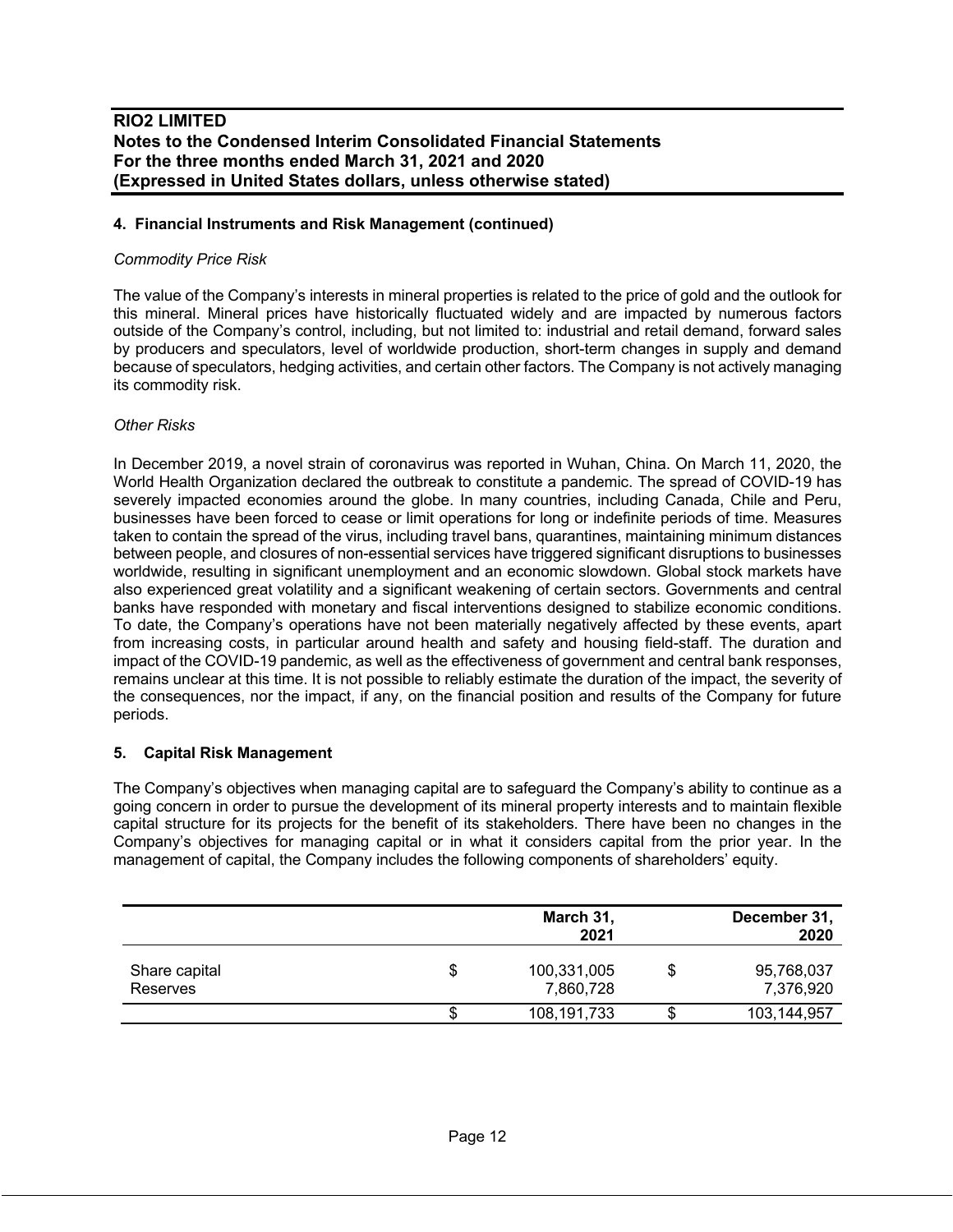### **5. Capital Risk Management (continued)**

The properties in which the Company currently has an interest are in the exploration and development stage; as such the Company is dependent on external financing to fund its activities. In order to carry out any planned exploration and pay for administrative costs, the Company will spend its existing working capital and raise additional funds as needed. To maintain or adjust the capital structure, the Company may be required to issue new shares or debt or acquire or dispose of assets. The Company will continue to assess new properties and seek to acquire additional properties, if it feels there is sufficient geological or economic potential, and if it has adequate financial resources to do so. The Company is not subject to externally imposed capital requirements. The Company's overall capital management strategy remains unchanged from the prior year.

### **6. Lince Acquisition**

On April 15, 2020, Rio2 announced that it completed the strategic acquisition of Compañía Minera Paso San Francisco S.A. ("MPSF"). MPSF owned strategic mining infrastructure and facilities located adjacent to Rio2's Fenix Gold Project in Chile.

MPSF was acquired by Rio2 for \$1.5 million cash from Inversiones Alxar S.A. ("Alxar"), a subsidiary of Empresas Copec S.A., a large Chilean industrial conglomerate. Subsequent to the acquisition of MPSF, the name of MPSF was changed to Lince S.A. ("Lince").

The Company accounted for the transaction as an asset acquisition as Lince does not constitute a business. The purchase price was allocated to the assets acquired and liabilities assumed based on their relative fair values on the closing date. The purchase price allocation is a result of management's best estimates and assumption after taking into account all relevant information available.

The final purchase price has been determined and allocated as follows:

| Purchase price:                          |    |             |
|------------------------------------------|----|-------------|
| Cash paid                                | S  | 1,500,000   |
|                                          |    | 1,500,000   |
| Purchase price allocation:               |    |             |
| Cash                                     | \$ | 23,650      |
| Prepaid expenses                         |    | 5,107       |
| Chilean IVA receivable                   |    | 52,302      |
| Property, plant and equipment            |    | 30.911      |
| Exploration and evaluation asset (Fenix) |    | 4,455,896   |
| Accounts payable                         |    | (37, 774)   |
| Mine closure obligation                  |    | (3,030,092) |
| Net assets acquired                      | S  | 1,500,000   |

### **7. Short Term Investments**

As at March 31, 2021, the Company had \$46,000 (December 31, 2020 – \$831,415) invested in guaranteed investment certificates ("GIC") at a major Canadian financial institution. \$46,000 is invested in a GIC that accrues interest at 0.2% and expires on December 19, 2021. Interest is accrued during the GIC term and is recorded in interest receivable.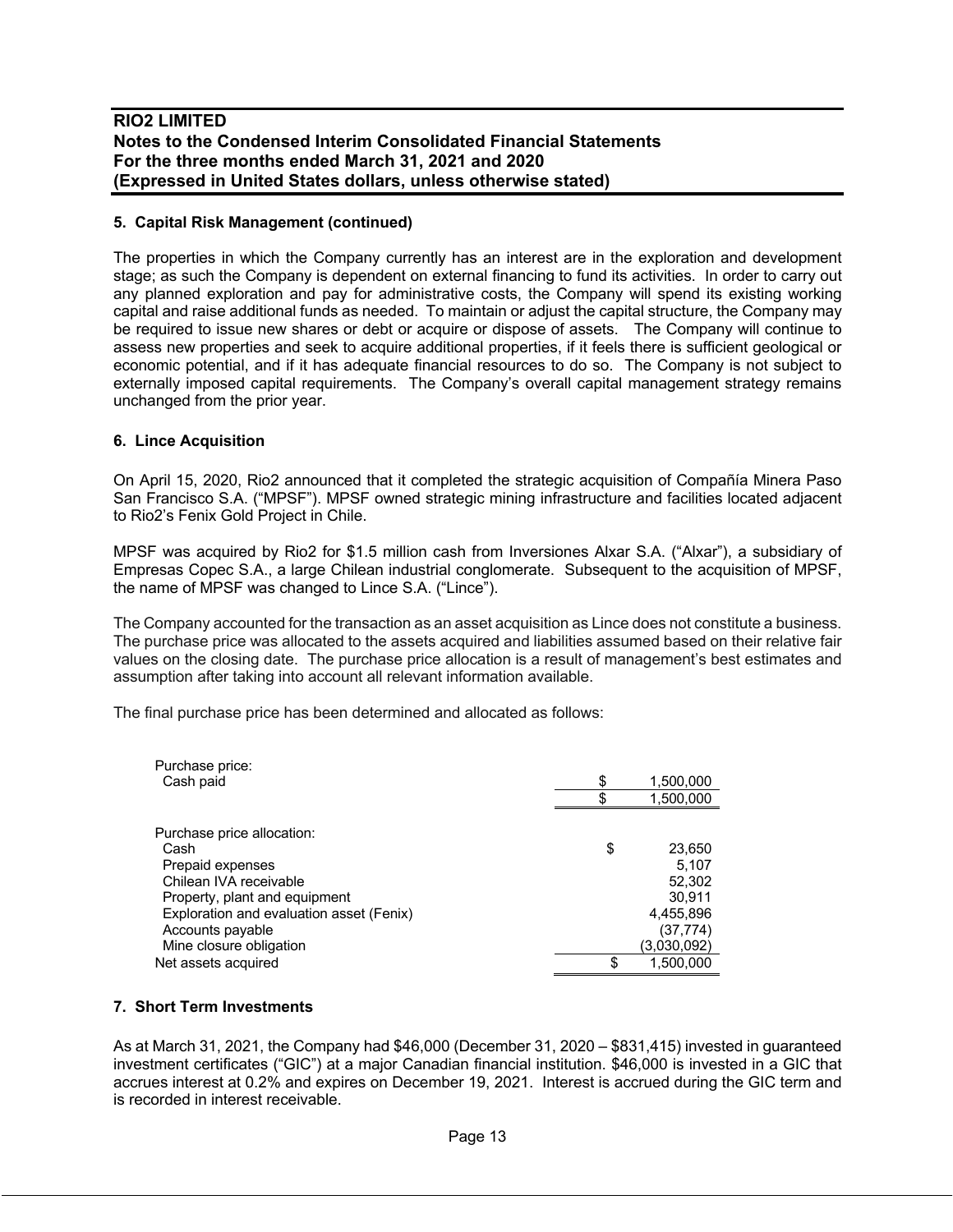#### **8. Input Taxes Recoverable**

Input taxes recoverable consist of the following:

|                                   | March 31, 2021 | <b>December 31, 2020</b> |
|-----------------------------------|----------------|--------------------------|
| Canadian GST/HST receivable       | 17.880         | 6,452                    |
| Current input taxes recoverable   | 17.880         | 6,452                    |
|                                   |                |                          |
| Peruvian IGV receivable           | 333,725        | 337,990                  |
| Chilean IVA receivable            | 8,942,446      | 8,848,023                |
| Long term input taxes recoverable | 9,276,171      | 9,186,013                |

The Peruvian Impuesto General a las Ventas ("IGV") receivable consists of input taxes recoverable for expenses incurred in Peru for the Fenix Gold Project.

The Chilean Impuesto al Valor Agregado ("IVA") relates to the Fenix Gold Project. The actual timing of receipt is uncertain as IVA is typically refundable only upon commercial operations; IVA receivable has therefore been classified as a non-current asset.

### **9. Exploration and Evaluation Assets**

|                                                | <b>Fenix Gold Project</b><br>Chile | <b>Anocarire Gold Project</b> | Chile      | Total            |
|------------------------------------------------|------------------------------------|-------------------------------|------------|------------------|
| Balance, December 31, 2019                     | 45,002,756<br>\$.                  | \$                            | 3,994,195  | \$<br>48.996.951 |
| Additions                                      | 10,449,356                         |                               |            | 10.449.356       |
| Option income received                         |                                    |                               | (288, 198) | (288, 198)       |
| Effect of exchange rate                        |                                    |                               | (8, 452)   | (8, 452)         |
| Accumulated foreign exchange<br>on translation | (645, 290)                         |                               |            | (645, 290)       |
| Balance, December 31, 2020                     | \$54,806,822                       | \$                            | 3,697,545  | \$58,504,367     |
| Additions                                      | 1,086,575                          |                               |            | 1,086,575        |
| Effect of exchange rate                        |                                    |                               | 604        | 604              |
| Balance, March 31, 2021                        | \$55,893,387                       | S                             | 3,698,149  | \$59,591,546     |

#### Fenix Gold Project (Chile)

On July 24, 2018, the Company acquired the Fenix Gold Project. Evaluation related costs were capitalized to the asset from the date of acquisition by Rio2. Additions to the Fenix Gold Project include drilling, technical consultant fees, equipment rentals, the acquisition of Lince and the Asset Retirement for Lince (note 6).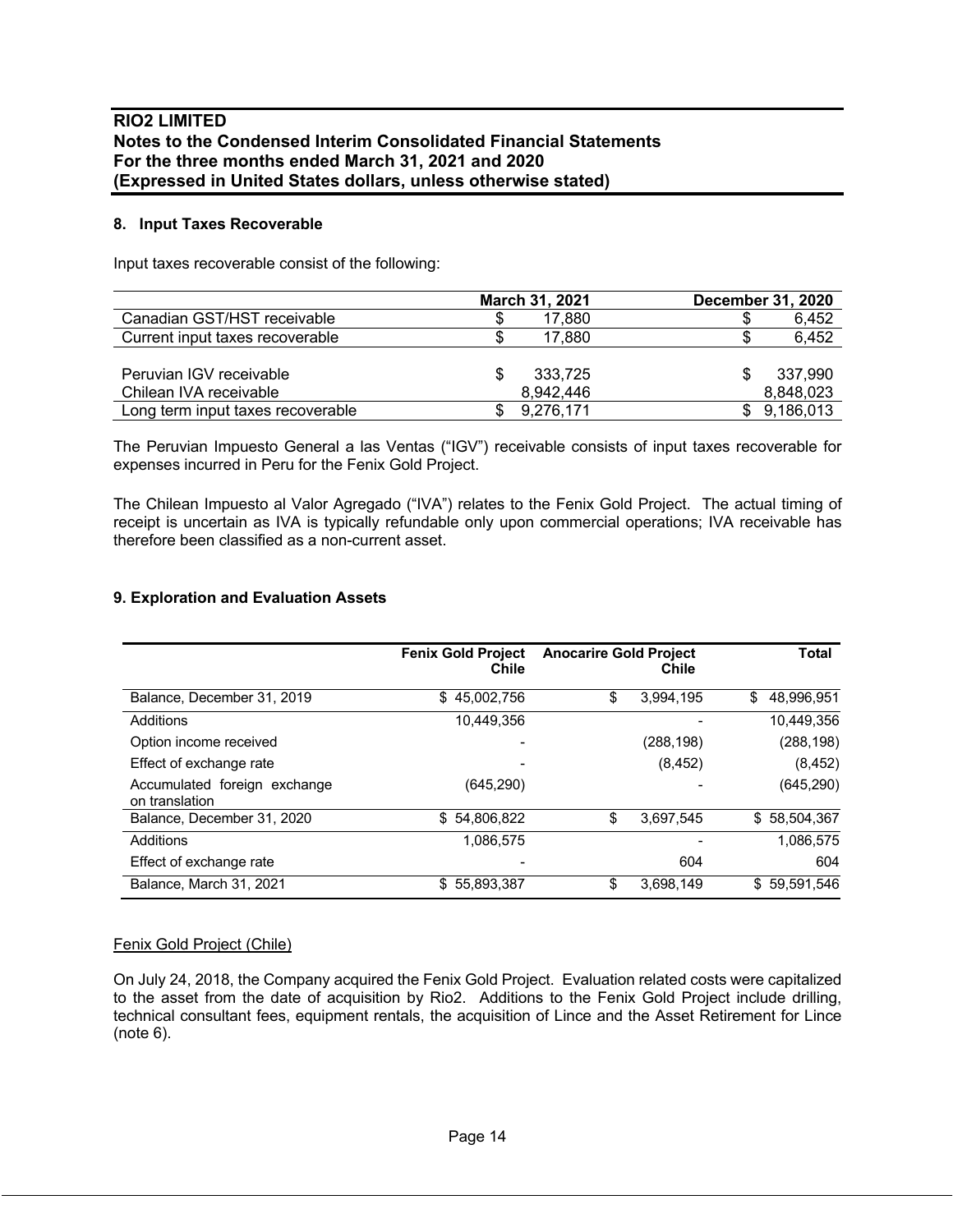### **9. Exploration and Evaluation Assets (continued)**

#### Anocarire Project (Chile)

On July 24, 2018, the Company acquired the Anocarire Gold Project. Upon acquisition, the value of \$6,317,160 was assigned to Anocarire based on the \$4.8 million option payment that may be paid to Rio2 by Andex Minerals, a company controlled by a former director of Atacama Pacific. During the year ended December 31, 2018, a payment of \$200,000 was received. During the year ended December 31, 2019, a payment of \$600,000 was received. During the year ended December 31, 2020, a payment of \$300,000 was received.

On December 14, 2020, the option payment was revised so that Andex Minerals may pay Rio2 \$5 million by December 31, 2021.

Payments under this option payment are being recorded as a reduction of the exploration and evaluation asset.

#### **10. Asset Retirement Obligation**

The asset retirement obligation comprises:

|                           | March 31,<br>2021 | December 31,<br>2020 |
|---------------------------|-------------------|----------------------|
| Opening balance           | \$<br>3,722,041   | \$                   |
| Balance acquired (note 6) | -                 | 3,352,330            |
| Accretion expense         | 40,798            |                      |
| Effect of exchange rate   | (105, 948)        | 369,711              |
|                           | 3,656,891         | \$<br>3,722,041      |

In 2018, the reclamation and closure plan for Lince was submitted to the Chilean Government. The undiscounted obligation is 116,531 Chilean Unidad de Fomento (UF), which translates to \$6,061,567. The majority of the work will be done in 2025 - 2026. The credit adjusted risk free rate is 0.48%, based on the Chilean Government 1 year bond rate.

#### **11. Capital Stock**

#### a. Share capital

The Company's authorized share capital consists of an unlimited number of common shares of which 199,593,604 were issued and outstanding as at March 31, 2021 (190,706,348 – December 31, 2020).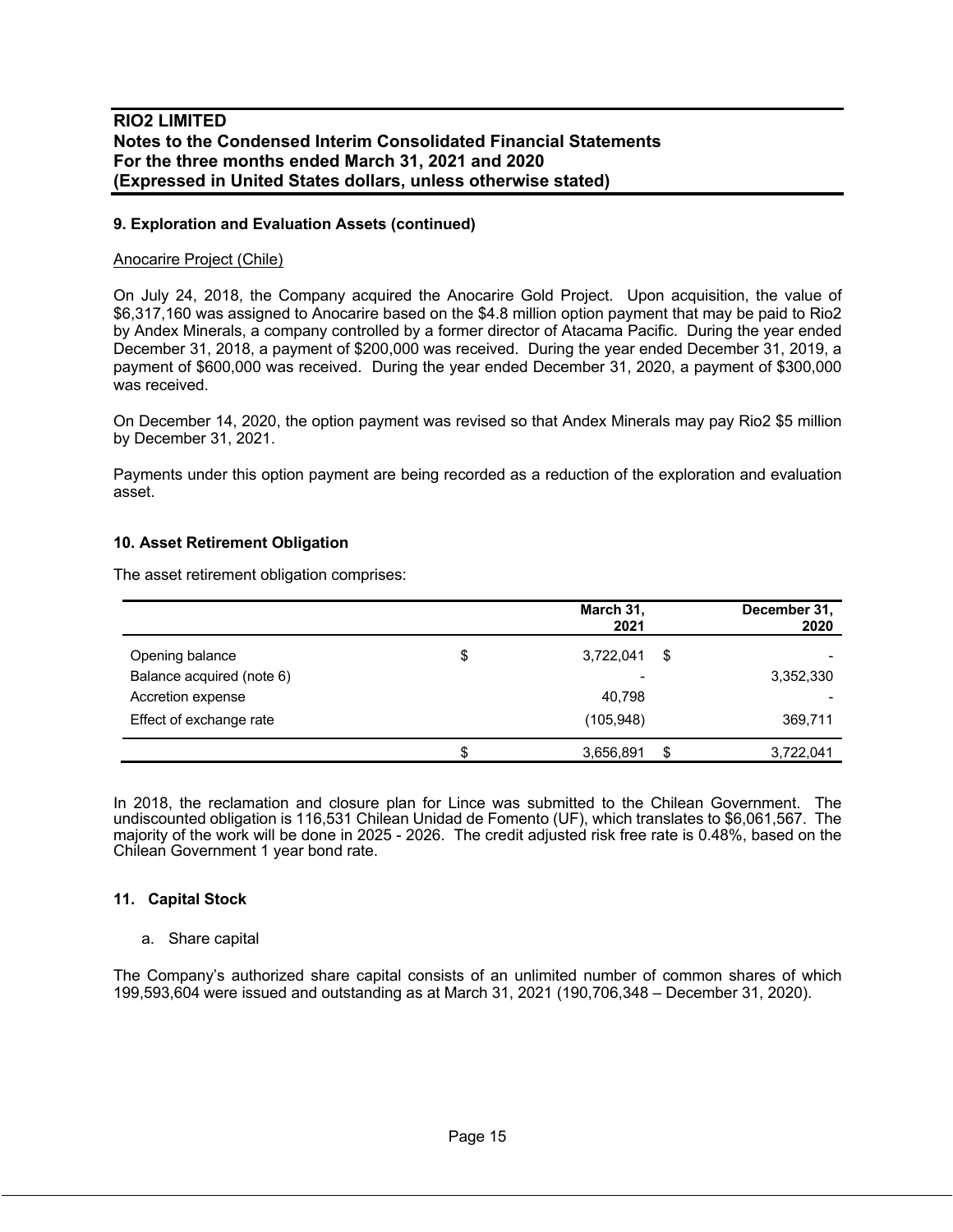### **11. Capital Stock (continued)**

### b. Share-based payments

The Company's stock option plan and its share incentive plan authorizes the directors to grant stock options and Restricted Share Units ("RSUs") to executive officers, directors, employees and consultants enabling them to acquire from treasury up to that number of shares equal to 10 per cent of the issued and outstanding common shares of the Company. The shareholders of the Company last approved the Stock Option Plan at a meeting held on June 25, 2020.

The number and exercise price of options granted is determined by the directors, subject to regulatory approval if required. Options may be granted for a maximum term of 10 years and vest as determined by the board of directors.

Stock option transactions are summarized as follows:

|                                     | Number of options | <b>Weighted Average</b>     |      |
|-------------------------------------|-------------------|-----------------------------|------|
|                                     |                   | Exercise Price (C\$/option) |      |
| Outstanding, December 31, 2019      | 13,833,074        | CS <sup>1</sup>             | 0.82 |
| Issued                              | 3,850,000         |                             | 0.65 |
| Exercised                           | (1,271,677)       |                             | 0.47 |
| Expired or cancelled                | (1,374,964)       |                             | 0.77 |
| Outstanding, December 31, 2020      | 15,036,433        | C\$                         | 0.81 |
| Expired                             | (542, 932)        |                             | 0.76 |
| Options outstanding, March 31, 2021 | 14,493,501        | C\$                         | 0.81 |
| Options exercisable, March 31, 2021 | 6.632.390         | C\$                         | 1.06 |
|                                     |                   |                             |      |

1) C\$ = Canadian dollars

Stock options outstanding at March 31, 2021 were:

|                      | Outstanding                                     |                                    | <b>Exercisable</b>   |                                    |
|----------------------|-------------------------------------------------|------------------------------------|----------------------|------------------------------------|
| Number of<br>Options | Weighted average remaining<br>contractual years | Weighted average<br>exercise price | Number of<br>Options | Weighted average<br>exercise price |
| 445.566              | 0.33                                            | C\$<br>0.91                        | 445.566              | C\$<br>0.91                        |
| 1,366,735            | 0.92                                            | 1.53                               | 1,366,735            | 1.53                               |
| 500,025              | 1.07                                            | 2.25                               | 500,025              | 2.25                               |
| 166.675              | 1.16                                            | 2.56                               | 166.675              | 2.56                               |
| 333,350              | 1.42                                            | 1.66                               | 333,350              | 1.66                               |
| 777,817              | 1.99                                            | 0.82                               | 777,817              | 0.82                               |
| 1,873,333            | 2.49                                            | 0.65                               | 1,248,889            | 0.65                               |
| 5,380,000            | 3.45                                            | 0.55                               | 1,793,333            | 0.55                               |
| 3.650.000            | 4.24                                            | 0.65                               |                      | 0.65                               |
| 14.493.501           | 2.96                                            | C\$<br>0.81                        | 6,632,390            | C\$<br>1.06                        |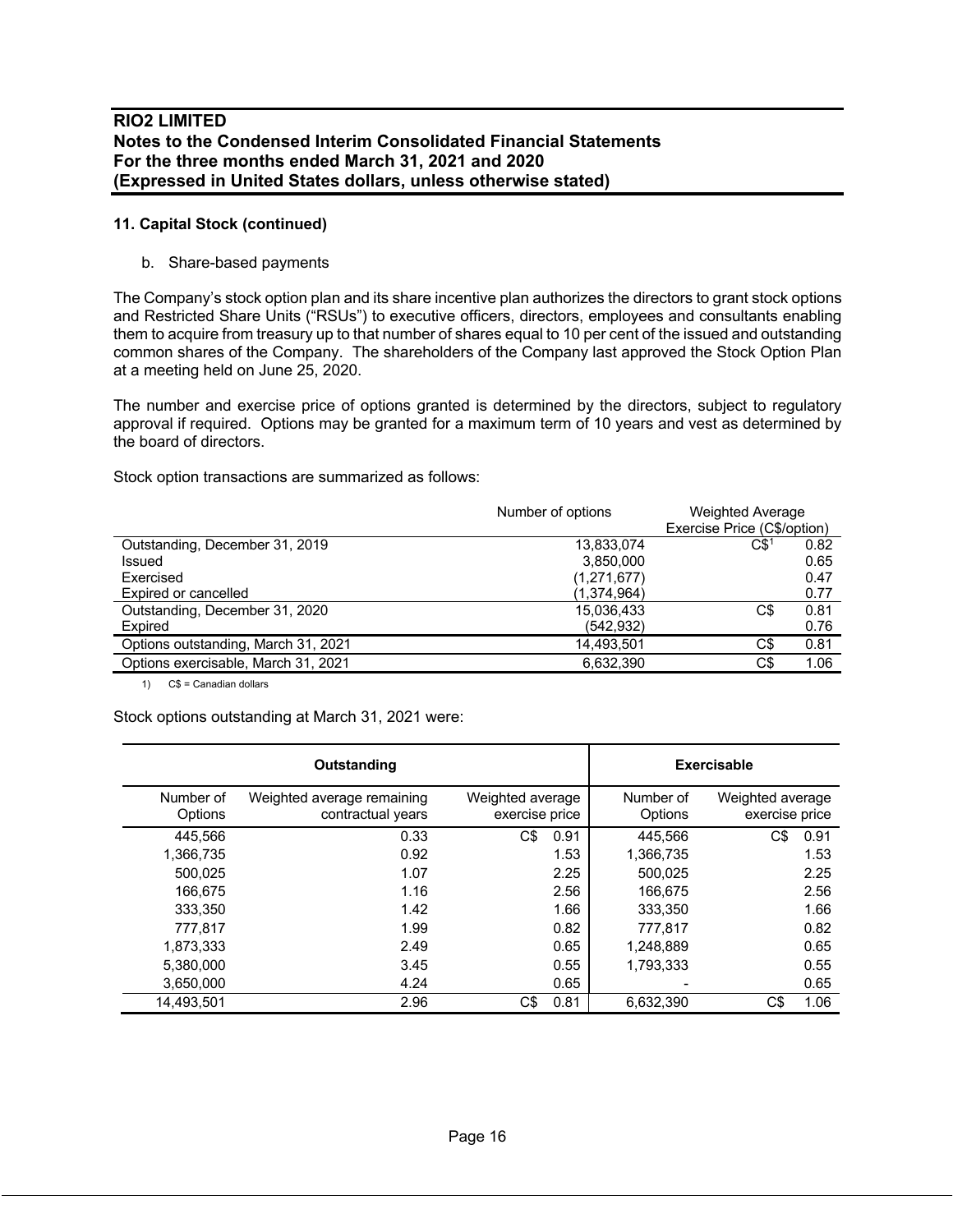### **11. Capital Stock (continued)**

Stock options outstanding at December 31, 2020 were:

|                      | Outstanding                                     |                                    | <b>Exercisable</b>   |                                    |
|----------------------|-------------------------------------------------|------------------------------------|----------------------|------------------------------------|
| Number of<br>Options | Weighted average remaining<br>contractual years | Weighted average<br>exercise price | Number of<br>Options | Weighted average<br>exercise price |
| 542,932              | 0.21                                            | C\$<br>0.76                        | 542,932              | 0.76<br>C\$                        |
| 445.566              | 0.58                                            | 0.91                               | 445.566              | 0.91                               |
| 1,366,735            | 1.16                                            | 1.53                               | 1,366,735            | 1.53                               |
| 500.025              | 1.31                                            | 2.25                               | 500.025              | 2.25                               |
| 166.675              | 1.41                                            | 2.56                               | 166.675              | 2.56                               |
| 333.350              | 1.67                                            | 1.66                               | 333.350              | 1.66                               |
| 777.817              | 2.24                                            | 0.82                               | 533.360              | 0.82                               |
| 1,873,333            | 2.74                                            | 0.65                               | 1,260,000            | 0.65                               |
| 5,380,000            | 3.69                                            | 0.55                               | 1,793,333            | 0.55                               |
| 3,650,000            | 4.49                                            | 0.65                               |                      | 0.65                               |
| 15.036.433           | 3.10                                            | C\$<br>0.81                        | 6.941.976            | C\$<br>1.05                        |

Each option entitles the holder to purchase one Common Share for a period of five years from the date of grant. The options granted by Rio2 vest 1/3 equally over a three-year period. The options assumed from Atacama Pacific, if not already vested, vested in full on July 24, 2018. The grant of the RSUs and options are subject to the terms of the Share Incentive Plan and the Stock Option Plan respectively, and final regulatory approval and if applicable, shareholder approval.

RSU transactions are summarized as follows:

|                                     | Number of RSUs |
|-------------------------------------|----------------|
| Outstanding, December 31, 2019      | 312.237        |
| Issued                              | 400.000        |
| Vested and settled in common shares | (212, 237)     |
| Cancelled                           |                |
| Outstanding, December 31, 2020      | 500,000        |
| Issued                              |                |
| Vested and settled in common shares |                |
| Cancelled                           |                |
| Outstanding, March 31, 2021         | 500,000        |
| Vested, March 31, 2021              |                |

The RSUs, which original terms saw a vesting schedule of 1/3 equally over a three-year period, include a time-based and a performance-based component with a multiplier as determined by the Company's Board of Directors, and entitle the holder to an amount computed by the value of a notional number of Common Shares designated in the award. The RSUs that vested and were settled in common shares during the year ended December 31, 2020 were awarded a multiplier of 2 by the Company's Board of Directors.

The RSUs may be settled in equity instruments, or cash, at the sole discretion of the Company. The choice to settle in equity instruments does not have any commercial substance and the Company does not have a past practise of settling in cash.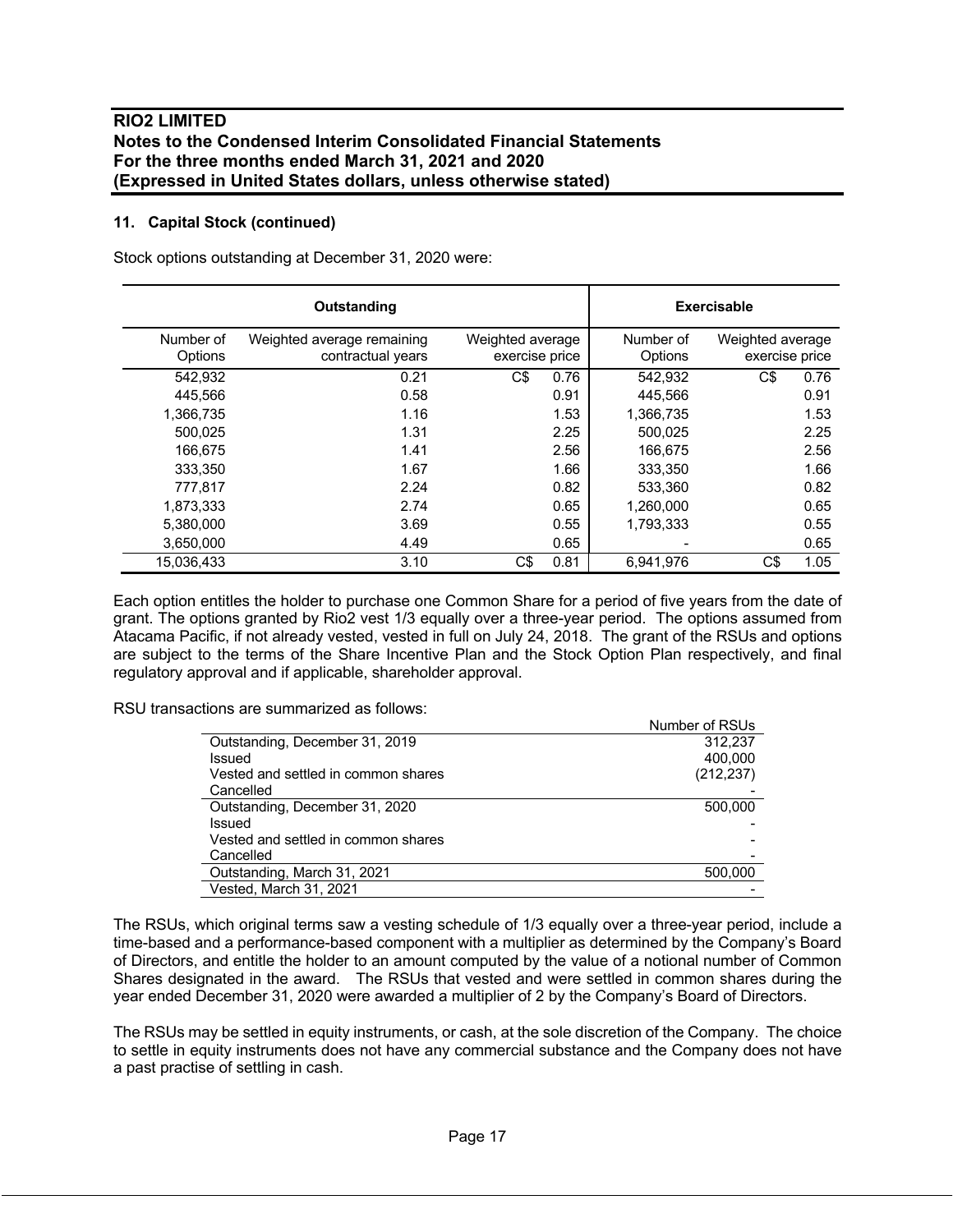### **11. Capital Stock (continued)**

On April 23, 2020, 162,237 RSUs were settled via the issuance of common shares of the Company. A multiplier of 2 was awarded, therefore, a total of 324,474 common shares of the Company were issued on April 23, 2020.

On September 11, 2020, 50,000 RSUs were settled via the issuance of common shares of the Company. A multiplier of 2 was awarded, therefore, a total of 100,000 common shares of the Company were issued on September 11, 2020.

On December 31, 2020, 400,000 RSUs were granted to Executive Officers of the Company. The RSUs will vest one-third on June 30, 2021, one-third on December 31, 2021, one-sixth on December 31, 2022, and one-sixth on December 31, 2023

#### c. Warrants

Warrants outstanding as of March 31, 2021 were:

| Expirv dates    | Number of warrants | Conversion price |  |
|-----------------|--------------------|------------------|--|
| August 13, 2022 | 28.274.450         | 50.50            |  |

Movements in the number of warrants outstanding and their related weighted average exercise prices are as follows:

|                                |             |     | Weighted       |
|--------------------------------|-------------|-----|----------------|
|                                |             |     | average        |
|                                | Number of   |     | exercise price |
|                                | warrants    |     |                |
| Outstanding, December 31, 2019 | 46.467.391  | C\$ | 0.55           |
| Exercised                      | (7,578,919) |     | 0.59           |
| Outstanding, December 31, 2020 | 38,888,472  | C\$ | 0.54           |
| Exercised                      | (8,887,256) |     | 0.65           |
| Expired                        | (1,726,766) | C\$ | 0.50           |
| Outstanding, March 31, 2021    | 28,274,450  | C\$ | 0.50           |

#### d. Reserves

Reserves recognizes share-based compensation expense until such time that the stock options and RSUs are exercised, at which time the corresponding amount will be transferred to share capital.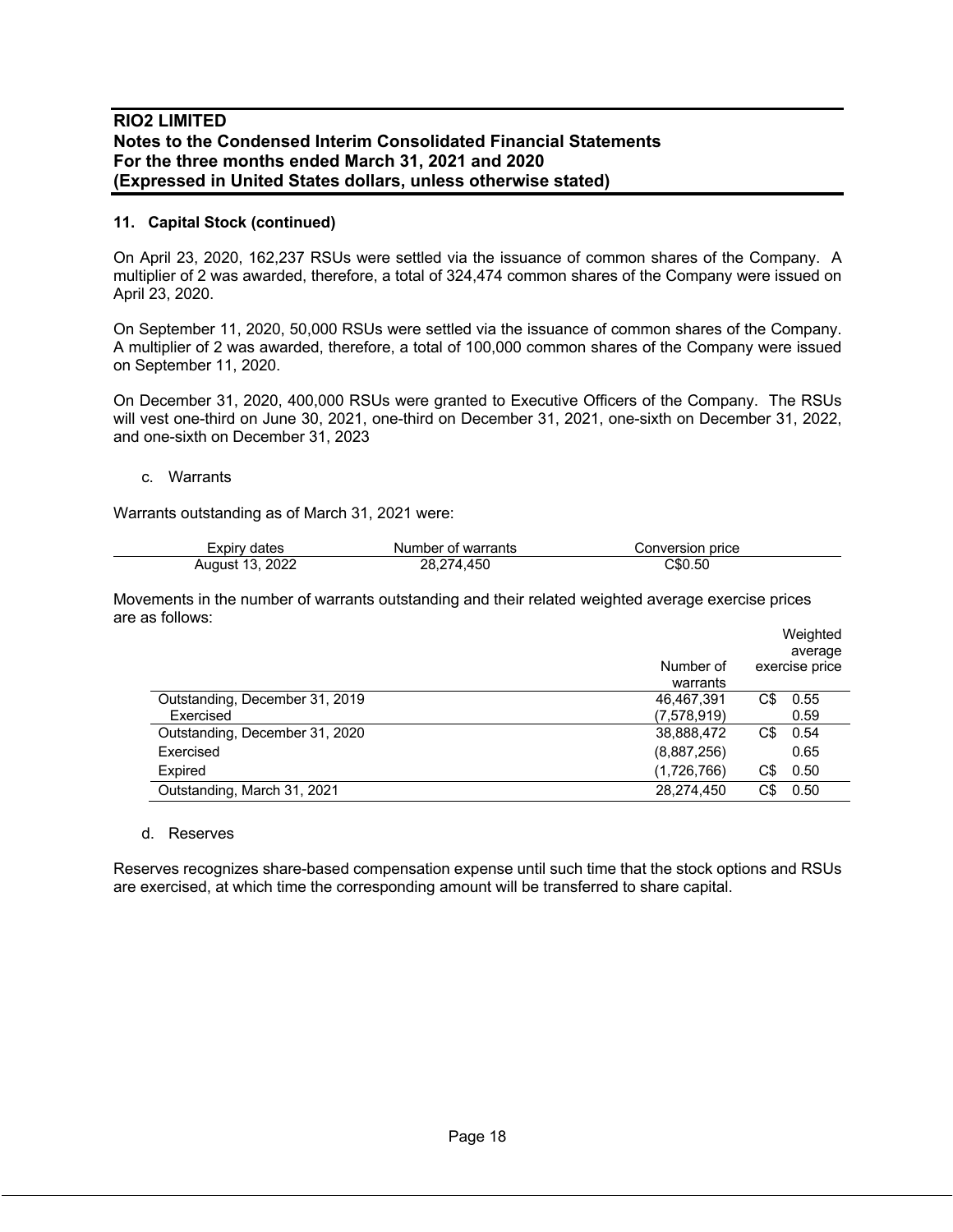#### **12. Related Party Transactions**

Key management consists of the Board of Directors and senior management. Senior management is defined as the President & CEO, and Executive Vice Presidents. Key management compensation for the three months ended March 31, 2021 and 2020 was as follows:

|                                                                                  |   | Three months<br>ended March 30,<br>2021 |  | Three months<br>ended March 31,<br>2020 |  |
|----------------------------------------------------------------------------------|---|-----------------------------------------|--|-----------------------------------------|--|
| Senior management employment costs<br>Directors fees<br>Share-based compensation | S | 276,223<br>41,864<br>297,990            |  | 252.497<br>41,788<br>294,605            |  |
|                                                                                  |   | 616,077                                 |  | 588,890                                 |  |

In addition to the compensation for directors and officers, the Company incurred management fees during the three months ended March 31, 2021 of \$nil (three months ended March 31, 2020 - \$75,000) from a company owned by a director of Rio2.

### **13. Segmented Information**

The Company's business consists of a single reportable segment being mineral exploration and development.

During the three months ended March 31, 2021 and 2020, the Company had three operating segments in three geographic areas: the corporate office in Canada, development of the Fenix Gold Project in Chile, the support of the Fenix Gold Project in Peru. Segmented disclosure of the Company's assets and liabilities is as follows:

|                                           |               |    |         |                 | March 31, 2021  |
|-------------------------------------------|---------------|----|---------|-----------------|-----------------|
|                                           | Canada        |    | Peru    | Chile           | Total           |
| Property and equipment<br>Exploration and | \$            | \$ | 107.295 | \$<br>193.304   | \$<br>300,599   |
| evaluation assets                         |               |    |         | 59,591,546      | 59,591,546      |
| Other assets                              | 2,154,489     |    | 768.542 | 10,727,034      | 13,650,065      |
| <b>Total assets</b>                       | \$2,154,489   | S  | 875,837 | \$70,511,884    | \$73,542,210    |
| Lease liability<br>Accounts payable and   | \$            | \$ | 442.896 | \$              | \$<br>442.896   |
| accrued liabilities<br>Asset retirement   | 112,284       |    | 228,869 | 522,507         | \$<br>863,660   |
| obligation                                |               |    |         | 3,656,891       | 3,656,891       |
| Total liabilities                         | \$<br>112,284 | \$ | 671,745 | \$<br>4,179,398 | \$<br>4,963,447 |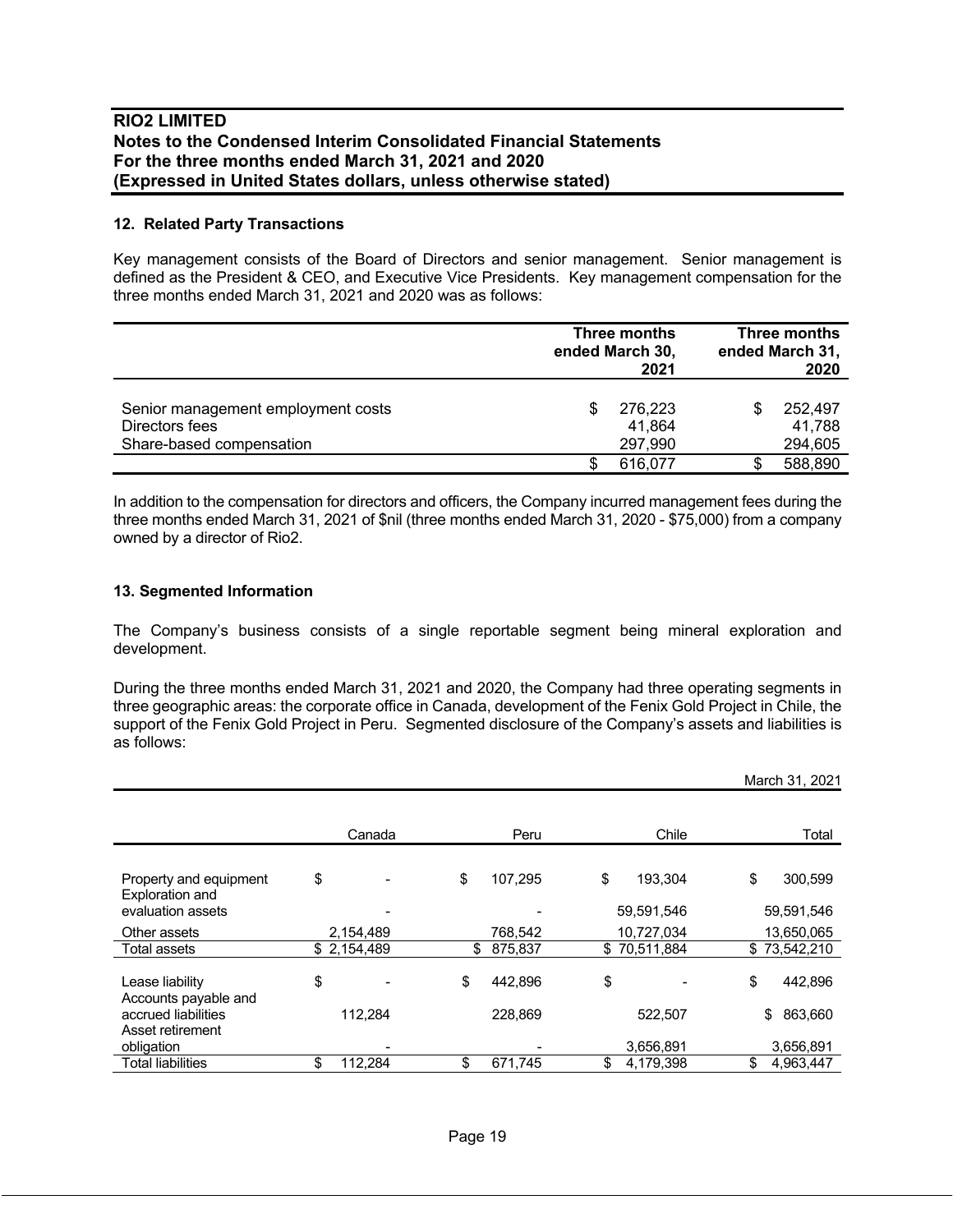## **13. Segmented Information (continued)**

|                                                                |               |                 |                             | December 31, 2020           |
|----------------------------------------------------------------|---------------|-----------------|-----------------------------|-----------------------------|
|                                                                | Canada        | Peru            | Chile                       | Total                       |
| Property and equipment<br>Exploration and<br>evaluation assets | \$            | \$<br>113,856   | \$<br>230,272<br>58,504,367 | \$<br>344,128<br>58,504,367 |
| Other assets                                                   | 2,495,350     | 955,935         | 9.864.735                   | 13,316,020                  |
| Total assets                                                   | \$2,495,350   | \$<br>1,069,791 | \$68,599,374                | \$72,164,515                |
| Lease liability<br>Accounts payable and                        | \$            | \$<br>480,731   | \$                          | \$<br>480,731               |
| accrued liabilities                                            | \$<br>280,631 | \$<br>213,755   | \$<br>1,685,122             | \$<br>2,179,508             |
| Asset retirement<br>obligation                                 |               |                 | 3,722,041                   | 3,722,041                   |
| <b>Total liabilities</b>                                       | \$<br>280,631 | \$<br>694.486   | 5,407,162<br>\$             | 6,382,280<br>\$             |

### **14. Effect of the Change in Presentation Currency**

The effects of the change in presentation currency discussed in note 3 above were as follows.

a) Effect on the consolidated balance sheets as at December 31, 2020 and January 1, 2020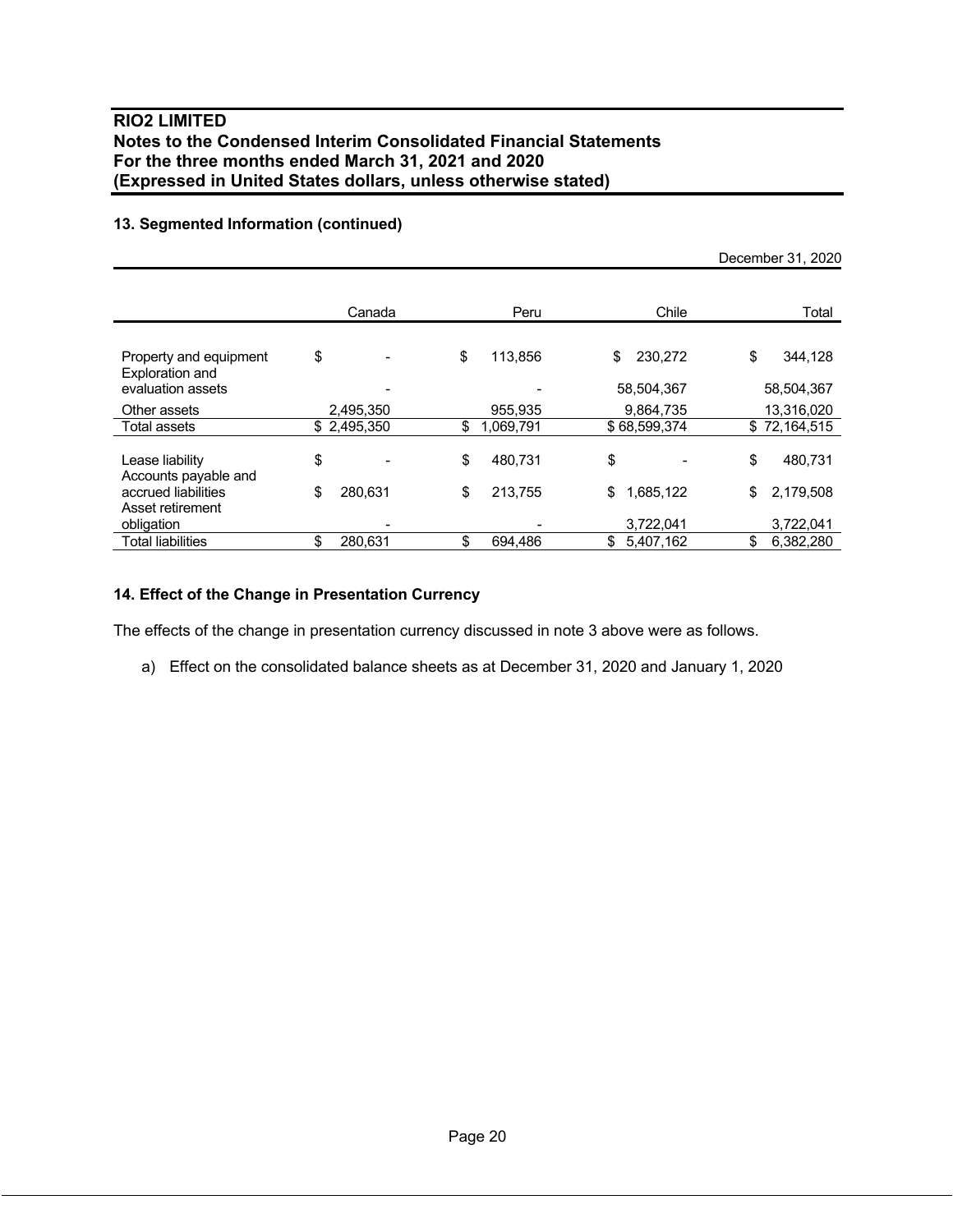# **14. Effect of the Change in Presentation Currency (continued)**

|                                                                                                                         | December 31, 2020                                         |                                                       |                                                             | <b>January 1, 2020</b>                            |  |  |
|-------------------------------------------------------------------------------------------------------------------------|-----------------------------------------------------------|-------------------------------------------------------|-------------------------------------------------------------|---------------------------------------------------|--|--|
|                                                                                                                         | <b>USD</b>                                                | <b>CAD</b>                                            | <b>USD</b>                                                  | <b>CAD</b>                                        |  |  |
| <b>ASSETS</b><br><b>Current Assets</b>                                                                                  |                                                           |                                                       |                                                             |                                                   |  |  |
| Cash<br>Short term investments<br>Interest receivable<br>Input taxes recoverable<br>Right of use asset                  | US\$ 2,602,977<br>831,415<br>6,452<br>218,002             | C\$ 3,314,110<br>1,058,558<br>8,215<br>277,560        | US\$ 4,166,027<br>10,825,961<br>71,836<br>5,444             | 5,410,836<br>C\$<br>14,060,407<br>93,301<br>7,071 |  |  |
| Prepaid expenses                                                                                                        | 190,049                                                   | 241,971                                               | 90,692                                                      | 117,791                                           |  |  |
| Total current assets                                                                                                    | US\$ 3,848,895                                            | C\$ 4,900,414                                         | US\$15,159,690                                              | C\$ 19,689,406                                    |  |  |
| Input taxes recoverable<br>Right of use asset<br>Property and equipment<br>Exploration and evaluation<br>assets         | 9,186,013<br>281,111<br>344,129<br>58,504,367             | 11,695,632<br>357,911<br>438,145<br>76,315,898        | 8,065,896<br>182,281<br>48,996,951                          | 10,475,986<br>236,746<br>63,652,290               |  |  |
| <b>Total assets</b>                                                                                                     | US\$ 72,164,515                                           | C\$ 93,708,000                                        | US\$ 72,404,818                                             | C\$ 94,054,428                                    |  |  |
| <b>LIABILITIES</b><br><b>Current Liabilities</b><br>Lease liability<br>Accounts payable and                             | US\$<br>209,738<br>2,179,508                              | 267,039<br>2,774,950                                  | US\$<br>2,979,834                                           | C\$<br>3,870,208                                  |  |  |
| accrued liabilities<br><b>Total current liabilities</b>                                                                 | US\$<br>2,389,246                                         | C\$<br>3,041,989                                      | US\$ 2,979,834                                              | C\$<br>3,870,208                                  |  |  |
| Lease liability<br>Asset retirement obligation                                                                          | 270,993<br>3,722,041                                      | 345,028<br>2,774,950                                  |                                                             |                                                   |  |  |
| <b>Total liabilities</b>                                                                                                | US\$<br>6,382,280                                         | C\$<br>3,041,989                                      | US\$ 2,979,834                                              | C\$<br>3,870,208                                  |  |  |
| <b>SHAREHOLDERS' EQUITY</b><br>Capital stock<br><b>Reserves</b><br>Deficit<br>Accumulated other<br>comprehensive income | US\$ 95,768,037<br>7,376,920<br>(38, 260, 017)<br>897,294 | C\$125,987,829<br>9,575,097<br>(50,015,528)<br>34,683 | US\$ 91,279,671<br>6,383,274<br>(29, 321, 559)<br>1,083,598 | C\$119,966,686<br>8,242,121<br>(38,024,587)       |  |  |
| Total equity                                                                                                            | 65,782,235                                                | 85,582,081                                            | 69,424,984                                                  | 90,184,220                                        |  |  |
| Total liabilities and equity                                                                                            | US\$ 72,164,515                                           | C\$ 93,708,000                                        | US\$ 72,404,818                                             | C \$94,054,428                                    |  |  |

b) Effect on the consolidated statement of loss and comprehensive loss for the three months ended March 31, 2020